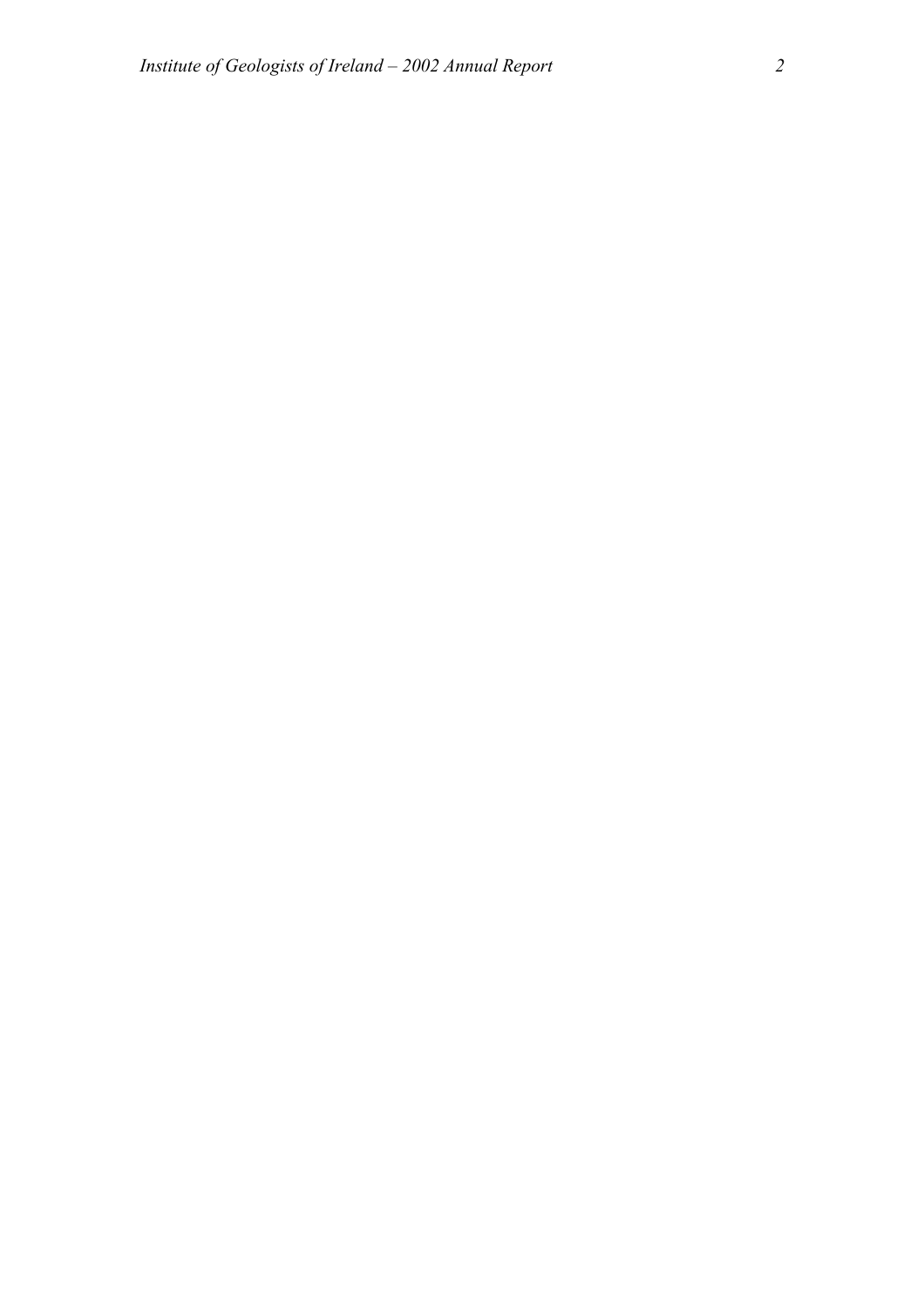# TABLE OF CONTENTS

| GEOLOGICAL SURVEY CONSULTATIVE COMMITTEE (EurGeol Teri Hayes PGeo)15 |  |
|----------------------------------------------------------------------|--|
|                                                                      |  |
|                                                                      |  |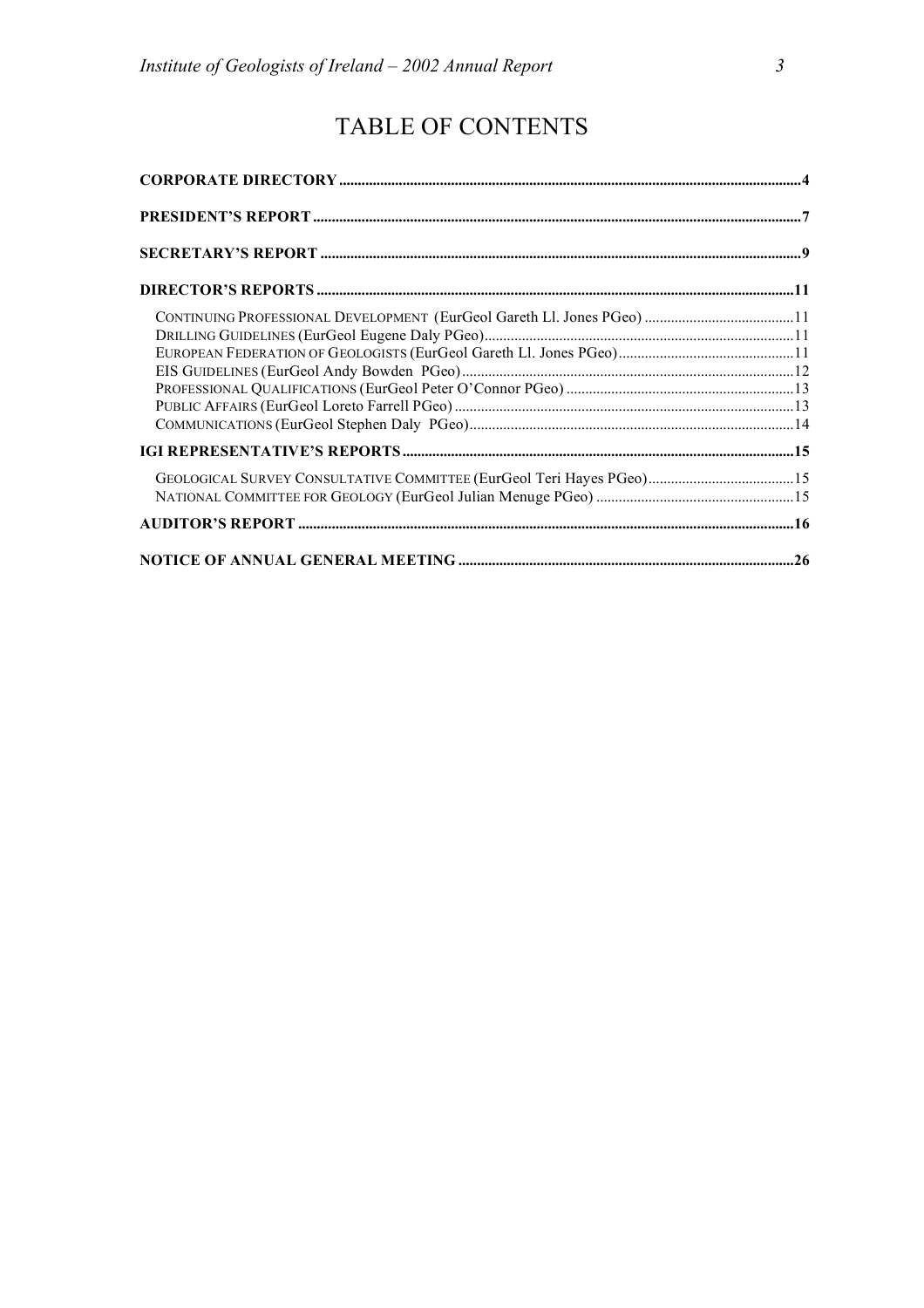# **CORPORATE DIRECTORY**

#### BOARD OF DIRECTORS

| President:              |       | EurGeol John Clifford PGeo                             |
|-------------------------|-------|--------------------------------------------------------|
| Vice-President          |       | EurGeol Christian Schaffalitzky PGeo                   |
| Secretary               |       | EurGeol Julian Menuge (Resigned 1 <sup>st</sup> May    |
| 2002)                   |       |                                                        |
|                         |       | EurGeol Teri Hayes Pgeo (Appointed 1 <sup>st</sup> May |
|                         | 2002) |                                                        |
| Treasurer               |       | EurGeol Peter O'Connor PGeo                            |
| Non-executive Directors |       | EurGeol Andy Bowden PGeo                               |
|                         |       | EurGeol Eugene Daly PGeo                               |
|                         |       | EurGeol Dr. Stephen Daly PGeo                          |
|                         |       | EurGeol Loreto Farrell PGeo                            |
|                         |       | EurGeol Gareth Ll Jones PGeo                           |
|                         |       | EurGeol Nick O'Neill PGeo                              |
| <b>Observers</b>        |       | EurGeol Helmut Krahn PGeo (GAI)                        |
|                         |       | EurGeol Gerry Stanley PGeo (IAEG)                      |
|                         |       | Morgan Burke (IAH)                                     |
|                         |       | Colm Molloy PGeo (IEI - Geotech)                       |
|                         |       | Dr. Piers Gardiner PGeo (IMQS)                         |

#### STANDING COMMITTEE MEMBERSHIP

| <b>Ballot Committee</b>            | EurGeol Teri Hayes PGeo (Chair)        |
|------------------------------------|----------------------------------------|
| <b>Ethics Committee</b>            | EurGeol Prof. Ben Kennedy PGeo (Chair) |
|                                    | EurGeol Dr. John Ashton PGeo           |
|                                    | EurGeol Shane O'Neill PGeo             |
| <b>CPD</b> Audit Committee         | EurGeol Prof. Peter Bruck PGeo         |
|                                    | EurGeol Dr. David Naylor PGeo          |
| Disciplinary Committee             | EurGeol Andy Meldrum PGeo (Chair)      |
|                                    | EurGeol John Arthurs Pgeo              |
|                                    | EurGeol Geoff Wright PGeo              |
| Nominating Committee               | EurGeol Dr. Eibhlin Doyle PGeo (Chair) |
|                                    | EurGeol Dr. Julian Menuge PGeo         |
|                                    | EurGeol Donal Daly PGeo                |
| Professional Development Committee | EurGeol Peter O'Connor PGeo (Chair)    |
|                                    | EurGeol Dr. Jonathan Derham PGeo       |
|                                    | Sean Finlay PGeo                       |
|                                    | EurGeol Vincent Fitzsimons PGeo        |
|                                    | EurGeol Dr. Bettie Higgs PGeo          |
|                                    | EurGeol Nick O'Neill PGeo              |
| <b>Validation Committee</b>        | EurGeol Christian Schaffalitzky PGeo   |
|                                    | EurGeol Kevin Cullen PGeo              |
|                                    | EurGeol Eamomn Grennan PGeo            |
|                                    | EurGeol G V Jones PGeo                 |
|                                    | EurGeol Andy Meldrum PGeo              |
|                                    | EurGeol Ed Slowey PGeo                 |
|                                    |                                        |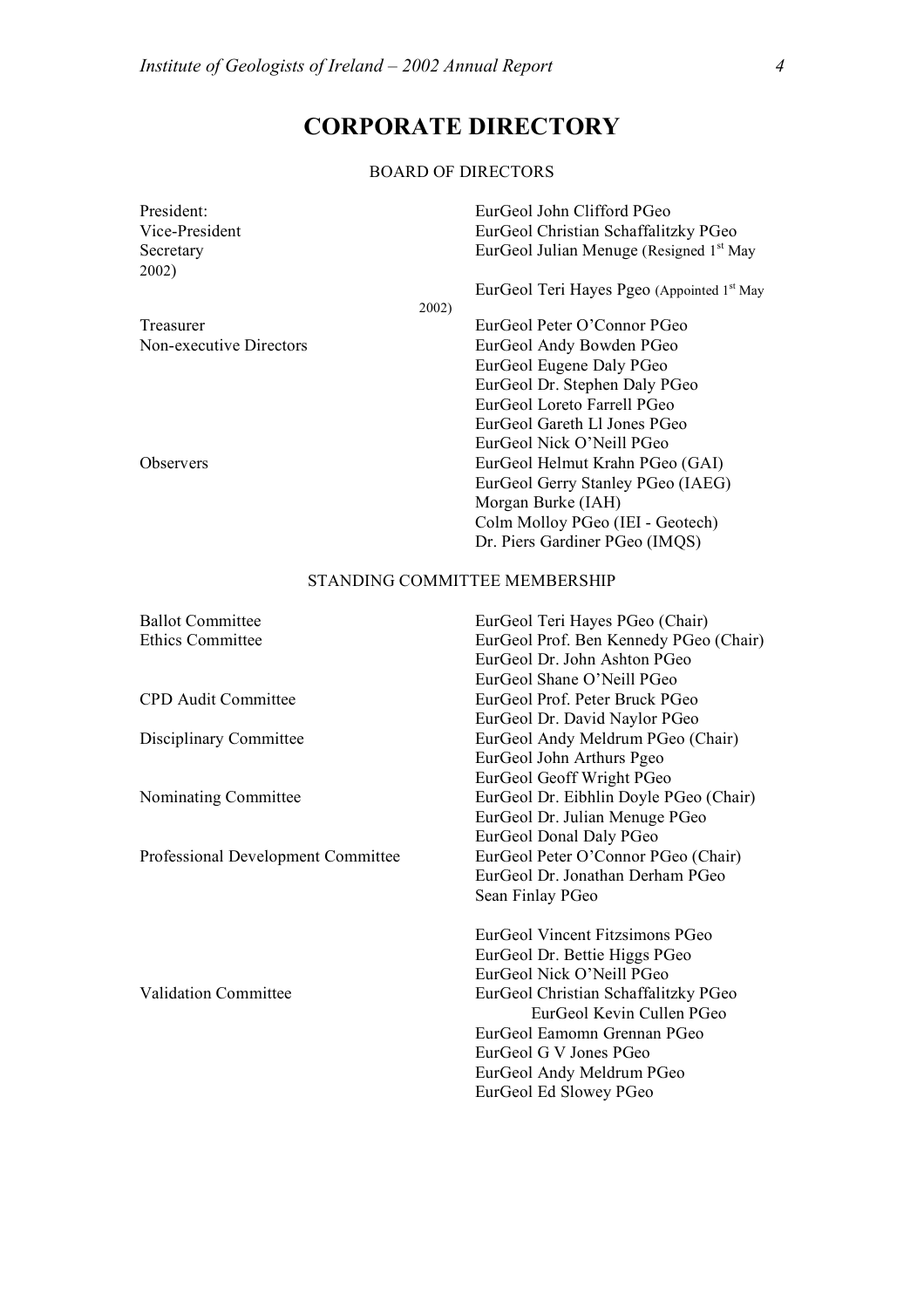#### REPRESENTATIVES ON OTHER BODIES

European Federation for Geology EurGeol Gareth Ll Jones PGeo

EFG CPD Working Group EurGeol Dr. Julian Menuge PGeo EFG Disciplinary Committee EurGeol Christian Schaffalitzky PGeo EFG International Licensed Body EurGeol Dr. Jonathan Derham PGeo Geological Survey Consultative Committee EurGeol Teri Hayes PGeo National Committee for Geology EurGeol Dr. Julian Menuge PGeo

EurGeol John Clifford PGeo

#### BOARD RESPONSIBILITIES

Administration Teri Hayes Continuing Professional Development Gareth Ll Jones Communications Stephen Daly Courses Nick O'Neill Drilling Guidelines Eugene Daly EIS Guidelines Andy Bowden

Finance Peter O'Connor Professional Qualifications Peter O'Connor Public Affairs **Loreto Farrell** Strategic Relations John Clifford

European Federation of Geologists Gareth Ll. Jones & John Clifford

Validation Christian Schaffalitzky

#### OTHER MEMBERS INVOLVED ON WORKING GROUPS

EurGeol Mike Boland PGeo EIS Guidelines EurGeol Becci Cantrell PGeo Drilling Guidelines EurGeol Kevin Cullen PGeo Conference EurGeol Donal Daly PGeo EIS Guidelines EurGeol Martin Davies Conference EurGeol Malcolm Doak PGeo<br>
Public Affairs EurGeol Dr. Eibhlin Doyle PGeo EIS Guidelines (Co-Chair) EurGeol Garth Earls Conference Sean Finlay PGeo Public Affairs EurGeol Vincent Fitzsimons PGeo Drilling Guidelines EurGeol Eamomn Grennan PGeo<br>
EIS Guidelines EurGeol Dr. Mark Holdstock PGeo Drilling Guidelines EurGeol Dr. Robert Meehan PGeo EIS Guidelines EurGeol Sean Moran PGeo Drilling Guidelines EurGeol Dr. Pat O'Connor PGeo Conference EurGeol Shane O'Neill PGeo Drilling Guidelines EurGeol Dr. Matthew Parkes PGeo EIS Guidelines EurGeol John Pyne PGeo Drilling Guidelines EurGeol Marie Ryan PGeo Public Affairs EurGeol Geoff Wright PGeo Drilling Guidelines

EurGeol Margaret Keegan PGeo EIS Guidelines; Drilling Guidelines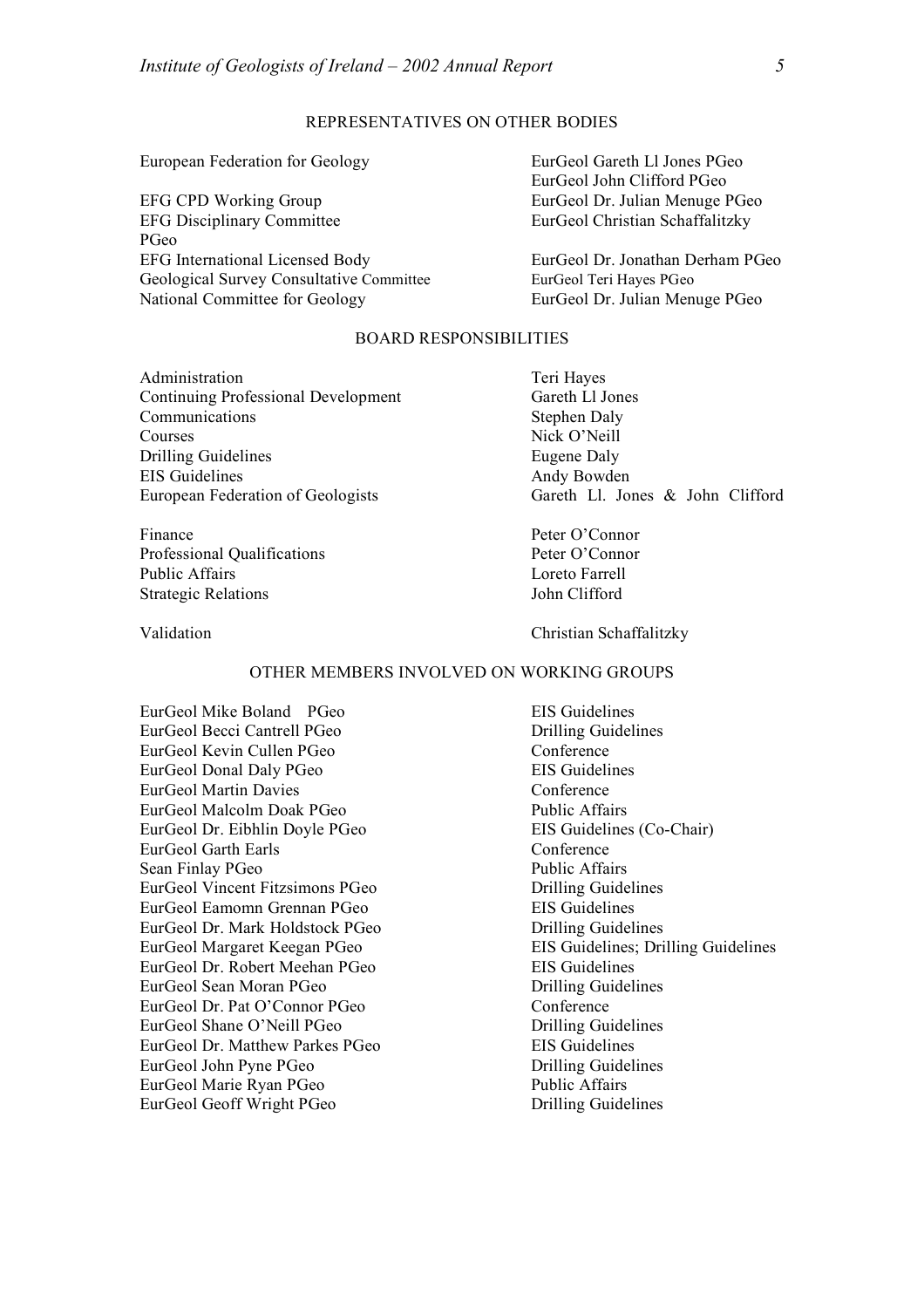#### SECRETARIAL ASSISTANT

Mrs. Susan Pyne

#### NON-MEMBERS INVOLVED ON WORKING GROUPS

Turlough Johnston<br>Tim Paul

David Ball Drilling Guideline John Barnett Professional Qualifications Padraig Briody<br>
Turlough Johnston<br>
Drilling Guidelines<br>
Drilling Guidelines EIS Guidelines

#### BODIES WITH RECIPROCAL LINKS AND/OR CO-OPERATION AGREEMENTS

American Institute of Professional Geologists Canadian Council for Professional Geoscientists The Geological Society of London

#### SPONSORING BODIES

Geophysical Association of Ireland Geotechnical Society of the Institute of Engineers of Ireland Irish Association for Economic Geology International Association of Hydrogeologists (Irish Group) Irish Mining and Quarrying Society

#### AUDITORS

Casey McGrath & Associates

#### BANKERS

Bank of Ireland, College Green, Dublin

#### REGISTERED OFFICE

14 Upper Fitzwilliam Street Dublin 2

#### COMPANY NUMBER

31440

#### CHARITY NUMBER

#### CHY 13580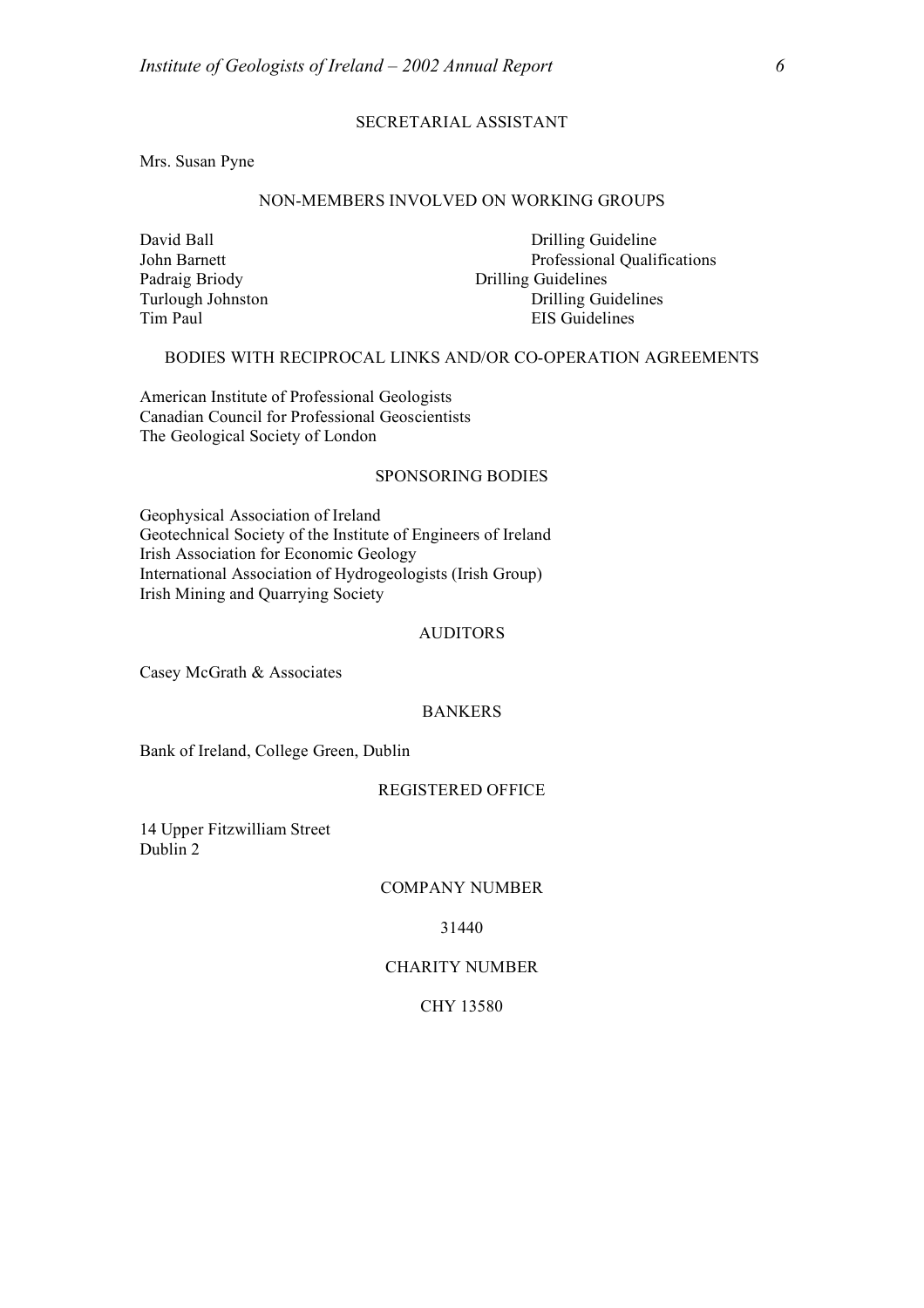#### **PRESIDENT'S REPORT**

Your Directors report in detail on specific issues and achievements in the body of the report. However, it is worth highlighting some of the more important achievements, particularly in the context of the Five-Year Strategic Plan which you adopted at last year's Annual General Meeting.

A target was set to increase the membership to 240 by 2006. While there has been a small increase in numbers during 2002 we need a major effort from all if this target is to be achieved. The hydrogeological and engineering geology sectors are seen as particular areas with potential for growth.

The value of the title within the natural resource sector has been further enhanced as a result of its' recognition by the Canadian Securities Administrators as evidence of competency within the context of National Instrument 43-101. It is hoped that the Australian Stock Exchange will similarly recognise the title under their "Recognised Overseas Professional Organisation" facility. Gaining such recognition is a core objective to achieving international mobility and has evolved from the IGI's involvement in developing "The Reporting Code" and as a result of our commitment to continuing professional development. The task in the coming years will be to extend this type of international recognition into the hydrogeology and engineering geology sectors. In this regard, I welcome the confirmation from the Environmental Protection Agency that technical reports submitted to them should be signed-off by a relevant competent professional.

A major task during the year was to implement the CPD reporting policy approved by the membership when the IGI was first established. It is a reflection of the professionalism of our membership that over 97% of our members submitted reports on their CPD activities. Approximately 25% of the returns have been audited by two senior members, who report very positively.

Increasing the profile of geology and highlighting its' relevance to society is another core objective. As a first step the IGI took the lead in organising a major one-day conference on "Land Use and Spatial Planning in Ireland". This conference, cosponsored by the Geological Survey of Ireland and the Geological Survey of Northern Ireland, brought together geoscientists, planners, regulators, Local Government representatives, leaders of the natural resource industry, developers, the farming community, consultants and representatives of Government Departments and Agencies. The network developed from this action will need to be built on in the years ahead. While many members gave freely of their time in helping ensure the success of this event it would be remiss not to mention the particular contribution of the CSA Group and White Young Green.

We have continued to maintain strong links on the international stage through our involvement with the European Federation of Geologists and our association with the American Association of Professional Geologists, Canadian Council for Professional Geoscientists, with whom a co-operation agreement was signed during the year, and with the Geological Society.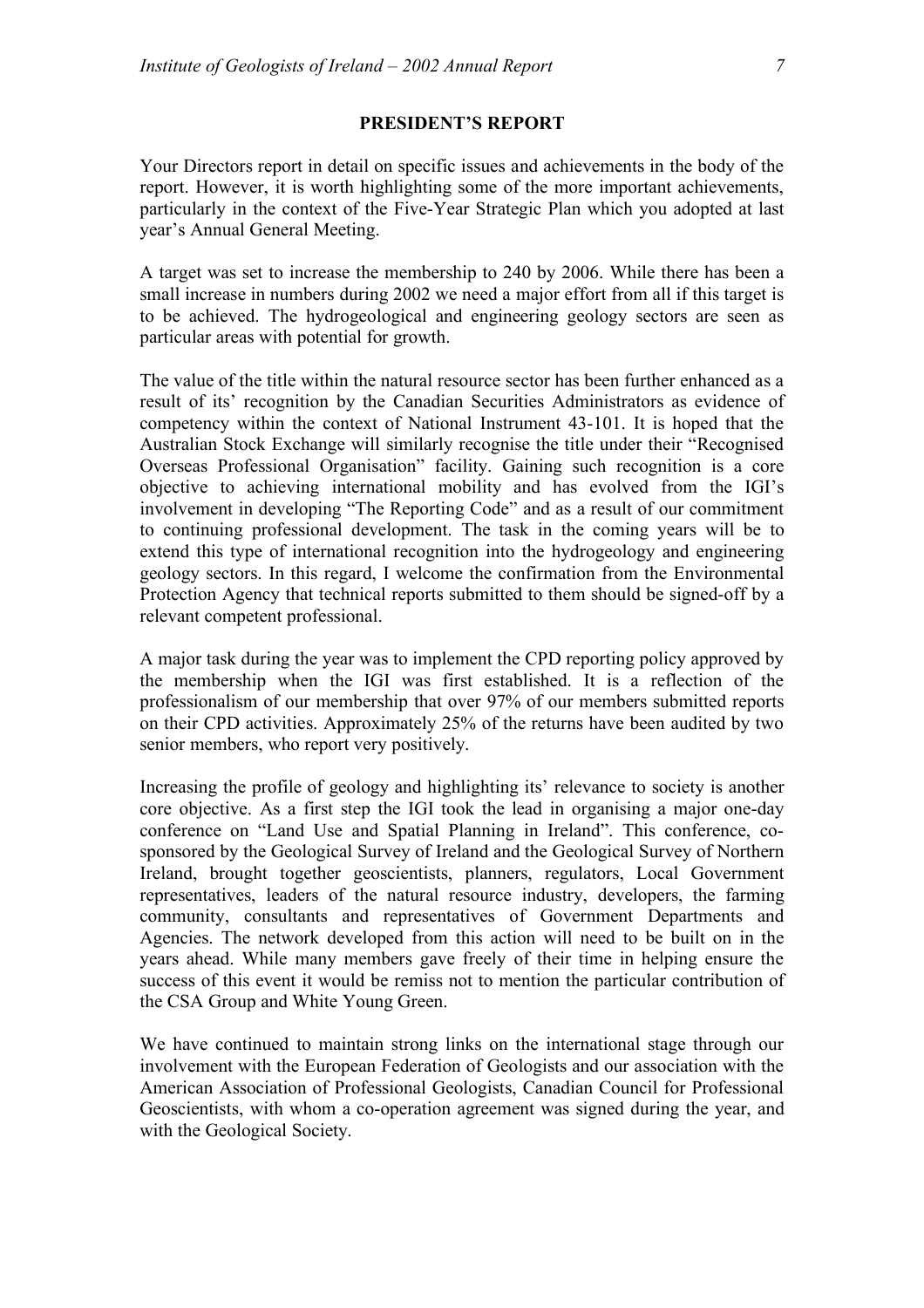Participation of the membership in IGI affairs is high in comparison with other professional associations. However, there is no cause for complacency, we need to improve, particularly in getting younger members involved.

Having a part-time Executive Secretary was another key objective of the Strategic Plan. Following advertisement of this post within the geoscience community the Interview Panel recommended EurGeol Michael Boland PGeo for the position. Michael is extremely well qualified for the position having practiced for over 20 years within the international mineral exploration sector, and also has a background in environmental investigation and mitigation programs. He has served on various committees of the IGI, including the EIS Guidelines Working Group, and is a past President of the IAEG. Michael will be responsible for support to the Board, and various Committees, to lead the organisation in response to directions of the Board, and to take the lead in public policy issues and their advocacy. This initiative however comes at a cost. At the moment the finances are in good shape. However, we need to achieve a 25% growth in revenue if this happy situation is to be maintained. This can only be done through increased membership numbers and organising courses and workshops.

At the moment much of the work of the Board and of its sub-committees is of necessity behind the scenes. The development of services for members will be an essential part of providing for the financial well being of the IGI and opportunity for members to meet fellow professionals and discuss technical, and not so technical issues.

It would be remiss to allow this occasion to pass without referring to EurGeol Gareth Ll. Jones' very successful presidency of the EFG. Over his three years as President, the EFG Board re-organised the administration of the Federation, established a permanent presence in Brussels, and re-launched the EurGeol title. In regard to the latter it is particularly pleasing that the IGI has by far the greatest percentage representation with approximately 80% of the membership holding the title.

The continuing support of our Sponsoring Bodies is clearly very important and much appreciated. Similarly, the provision of office facilities by the Geology Department, University College Dublin, is acknowledged with much appreciation.

In conclusion I wish to thank all members of the Board, the Observers nominated by the Sponsoring Bodies, and all of the members and non-members who contributed their time and talent to progress the work of the Institute in the past year. As I step down from the Presidency I also wish to thank all of the membership for giving me the privilege of serving you.

EurGeol John A Clifford PGeo, FIMMM, FAusIMM, CEng(UK). President.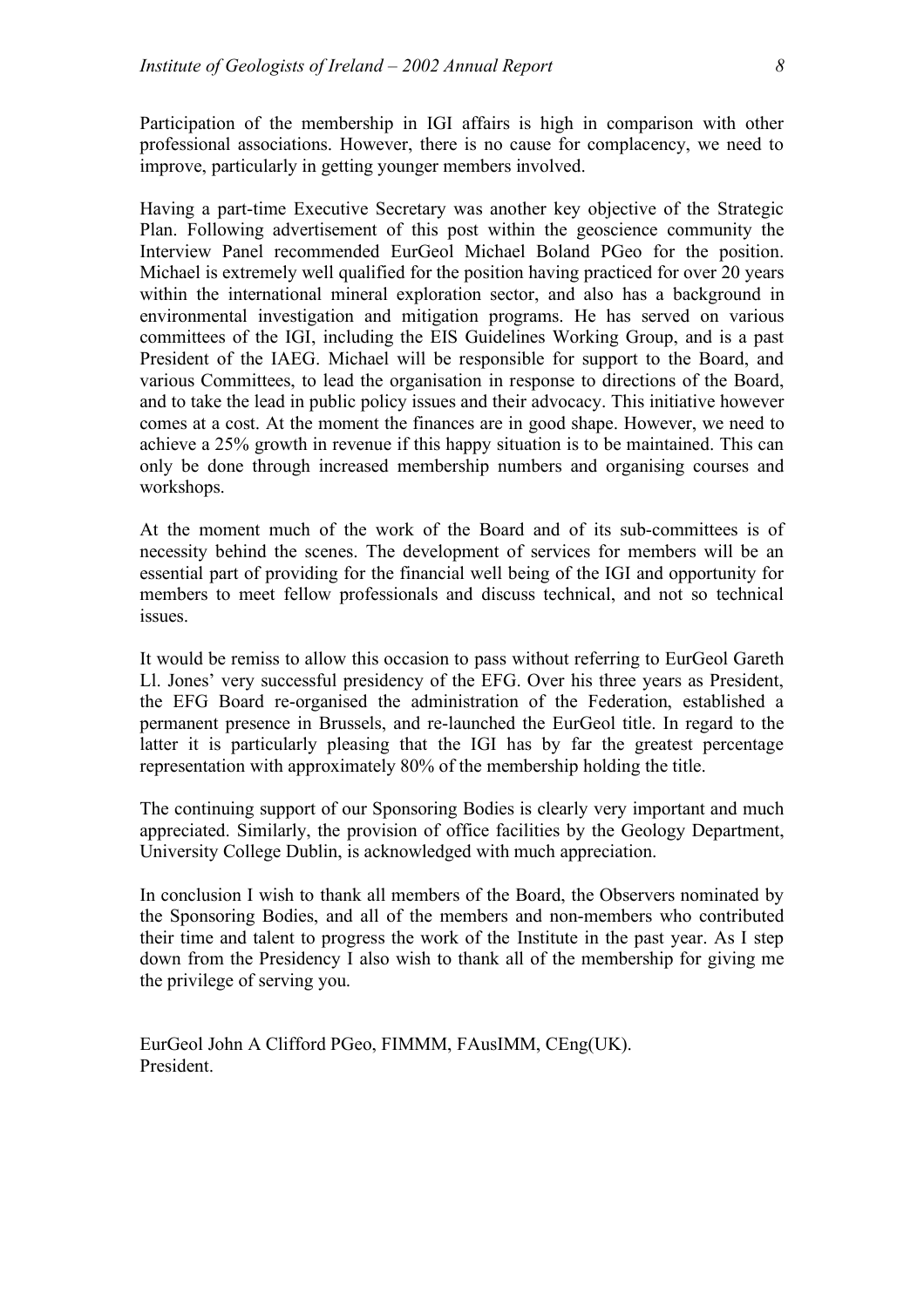#### **SECRETARY's REPORT**

The 2002 Annual General Meeting of the IGI was held on May 1st 2002 in UCD Geology Department and attended by 24 Professional Members. The Minutes of the AGM have been distributed separately.

The Board met 11 times in 2002, on an approximately monthly basis. The attendance of directors at meetings of the Board was good. Attendance at monthly meetings is always difficult due to work and other commitments and I would like to thank all directors for their contributions.

#### **Board Meetings**

| 9 |
|---|
| 5 |
| 8 |
| 8 |
| 8 |
|   |
|   |
|   |
|   |
|   |
|   |

No meetings of either the Ethics or Disciplinary Committees were required.

Two Professional Members resigned from the IGI during 2002, because of retirement from practice or due to career moves.

At March 2003 there were 127 Professional Members (CPD completed) and 9 Members-in-Training; there were no Associate Members. One member in training is to be interviewed for PGeo in April. Four applications are currently being assessed and additional information has been requested from two applicants.

A total of 47 PGeos were awarded the title European Geologist (EurGeol) by the European Federation of Geologists in 2002/2003. The total number of Irish EurGeols now stands at 105.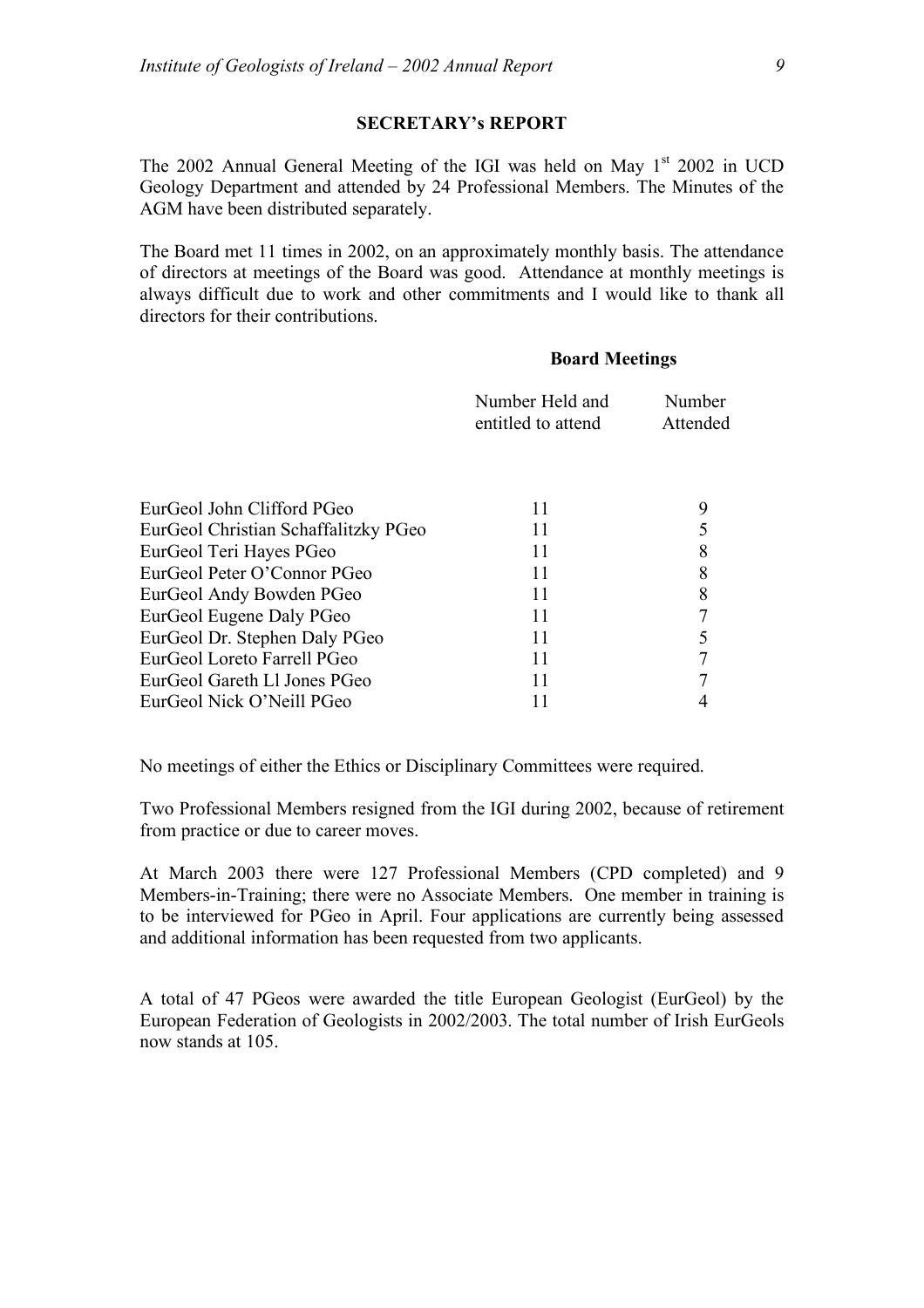The 2002 Members' Directory reveals the following breakdown by main fields of experience of those who were Professional Members at the time of publication:

| Education                            | 20 |
|--------------------------------------|----|
| Engineering Geology & Geotechnics    | 3  |
| <b>Environmental Geology</b>         | 23 |
| Geochemistry                         | 10 |
| Geological Computing                 | 13 |
| Geology                              | 48 |
| Geophysics                           | 11 |
| <b>Hydrocarbon Geology</b>           | 13 |
| Hydrogeology                         | 21 |
| Industrial Minerals & Rocks          | 11 |
| Management                           | 33 |
| Marine Geology                       | 2  |
| Mining Geology & Mineral Exploration | 62 |
| Palaeontology                        | 6  |
| Quaternary Geology                   | 4  |

Note: Each Professional Member may have up to three main fields of experience **listed** 

Negotiations were reopened with American Institute of Professional Geologists (AIPG) with a view to extending the existing mutual recognition agreement between the two bodies.

The web site (http://www.igi.ie) was redesigned and updated in 2002. The site was accessed 17,713 times since setup. It was agreed that annual printing of the membership directory would be too costly and it is proposed to print this every two years. However, the directory is continually updated on the web site.

The highlight for the year was undoubtedly the conference on "Land Use and Spatial Planning in Ireland" Dublin Castle in February 2003. This conference organised by a Working Group chaired by EurGeol Nick o'Neill PGeo a large part in the promotion of the IGI this year and its success suggests that an annual event would be a good idea.

EurGeol Teri Hayes PGeo Secretary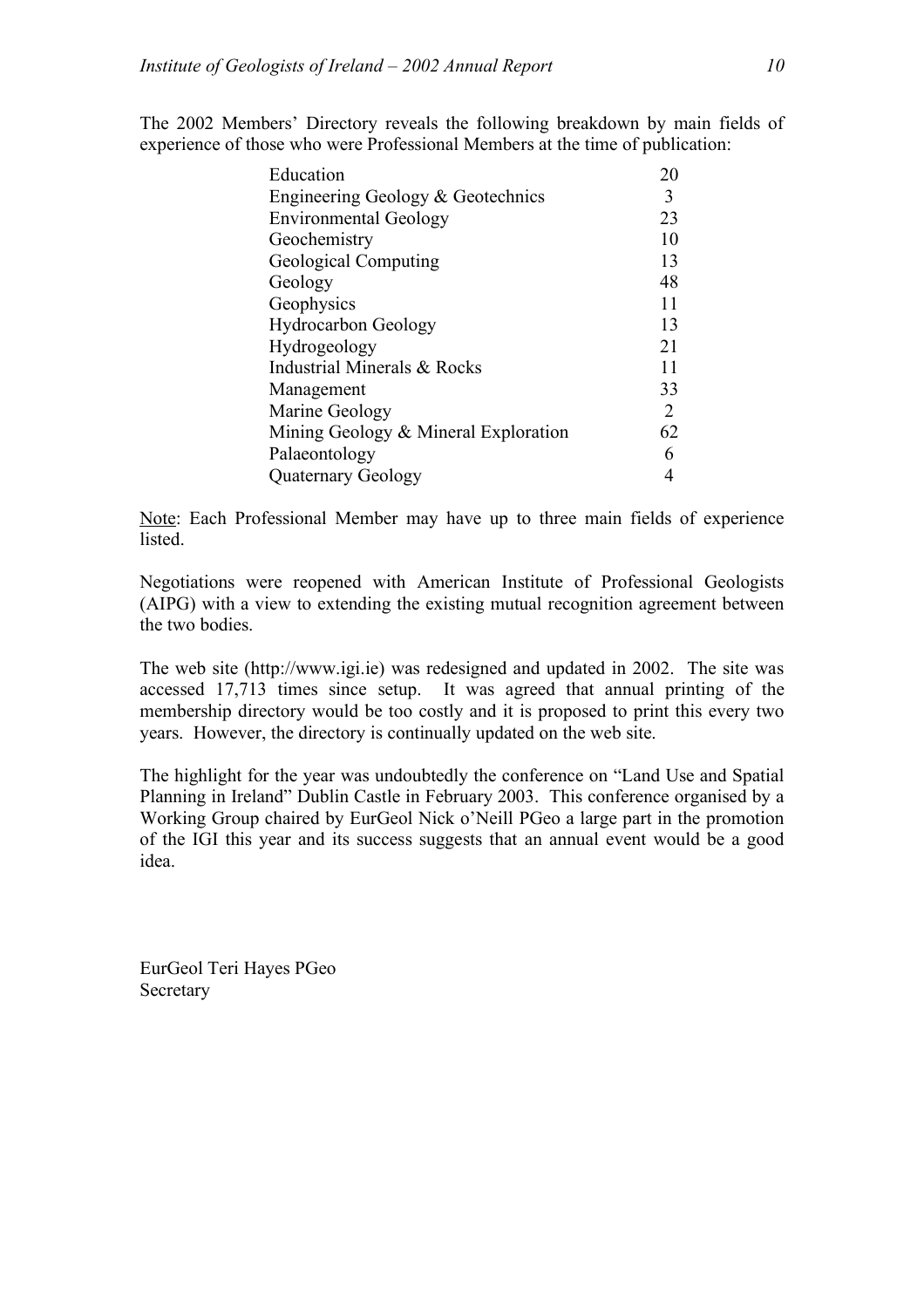# **DIRECTOR'S REPORTS**

#### **CONTINUING PROFESSIONAL DEVELOPMENT** (EurGeol Gareth Ll. Jones PGeo)

In line with our international obligations and our desire to ensure that the PGeo professional qualification meets the highest recognised standards, 2002 was the first year that we introduced compulsory CPD for our members. Thus the returns were for the year 2001. It took a long time for us to get used to this idea. However, only five members, out of 126 registered, failed to submit returns. The defaulting members have either resigned or been delisted.

The 2001 returns have been audited by our two auditors, EurGeol Professor Peter Brück PGeo, and EurGeol Dr. Dave Naylor PGeo. Both reported very positively.

*"A wide selection of forms was submitted for audit. In general the forms had been filled out diligently, although with some variation in approach. There were no unreasonable entries, and claims for PDH points were balanced and in line with the details provided. Our recommendation is that all the forms be accepted as true records of the members' professional development."*

The CPD returns for 2002 are now due in and the deadline is the end of May.

# **DRILLING GUIDELINES** (EurGeol Eugene Daly PGeo)

No major advances were made this year. However, this will be considered a priority for next year.

**EUROPEAN FEDERATION OF GEOLOGISTS** (EurGeol Gareth Ll. Jones PGeo)

Last year saw the completion of the three-year term of the Irish Presidency of the Federation, when Christer Åckerman of Sweden was installed as President at the Council meeting Bern, Switzerland in June 2003.

A retrospective report by Gareth Ll. Jones on his presidency is reprinted in the IGI Spring 2002 newsletter.

The new EFG Board elected elected at Bern is: President Christer Åkerman, Sweden; Vice-President Uros Herlec, Slovenia; Secretary-General David Norbury, UK; Treasurer Carlo Enrico Bravi, Italy; EU Delegate John Clifford, Ireland..

Achievements of the last year include:

# **European Geologist title**

- Adoption of the Regulations governing the European Geologist title;
- Confirmation of the IGI, GSL (UK) and ICOG (Spain) as bodies licensed to award the title. Now 105 IGI members (some 78%) hold the EurGeol title.
- The International Licensed Body was set up to award title to applicants from other national associations and has commenced its work.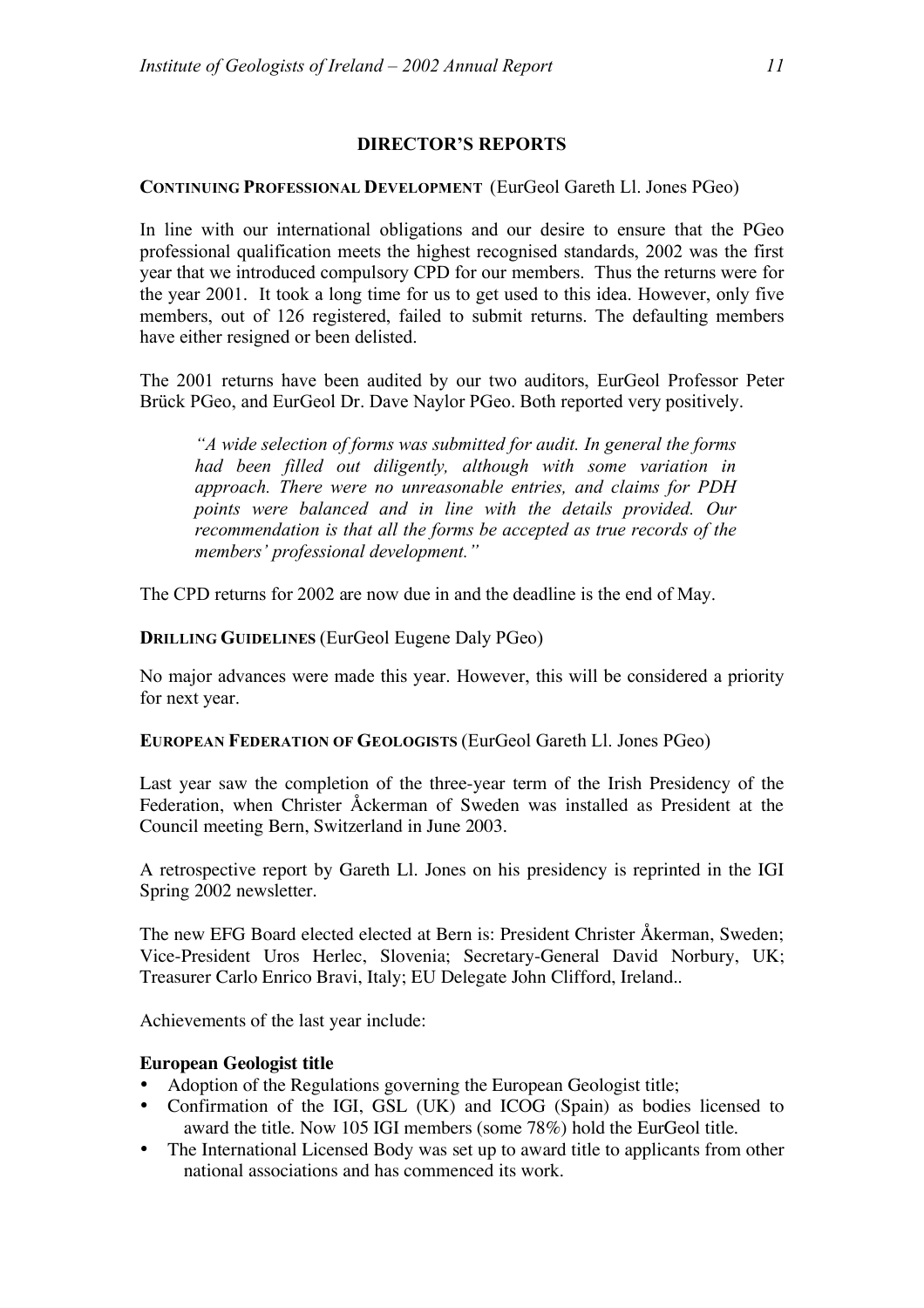• Approval of further EurGeol titles bringing the total to 463.

# **The EFG Medal of Merit**

This new medal was awarded to Eric Groessens (Belgium), for his years of service to the EFG. A medal will also be awarded to John Shanklin (UK), in lieu of the Honorary EurGeol title he was previously awarded

# **ERU & International Co-operation**

- Collaboration with the International Association of Engineering Geologists (IAEG).
- A reciprocal agreement has been signed with the Canadian Council of Professional Geoscientists.
- EFG has been granted a representative place on CEN TC 341 (Geotechnical Investigation and Testing).

# **Five Year Strategic Plan**

The Board's draft Five Year Strategic Plan was agreed. The key elements include

- The need to focus on and deliver a few key objectives<br>• Provide feedback from Council Board and Office
- Provide feedback from Council, Board and Office activities to the National Associations (NA) to help them improve the image of EFG
- Sharing member benefits, with enhanced benefits level for EurGeols

# **The Council**

• **Representatives**

New delegates were assigned from Finland, Netherlands and Portugal

• **Mobility problems**

Mobility within the European Community remains a major problem. The EFG is working at both European and national level on this issue.

# • **European Geologist magazine**

The Editor, Maureen McCorry, has transferred all production and publication to Denmark.

| <b>Sponsors of the Irish Presidency</b> |                                   |  |
|-----------------------------------------|-----------------------------------|--|
| 1999                                    | <b>Enterprise Oil</b>             |  |
| 2000                                    | <b>Enterprise Energy Ireland</b>  |  |
|                                         | <b>Castlemore Quarries</b>        |  |
|                                         | <b>CSA Group</b>                  |  |
|                                         | K T Cullen & Co.                  |  |
| 2002                                    | <b>Conroy Diamonds &amp; Gold</b> |  |
|                                         | <b>Tullow Oil</b>                 |  |
|                                         | <b>White Young Green</b>          |  |

#### **EIS GUIDELINES (**EurGeol Andy Bowden PGeo**)**

When the IGI was formed in 1999 with the aim of promoting the geosciences in Ireland and representing the interests of its members, the geological content of Environmental Impact Statements (EIS) was identified as an area where both aims might be achieved. It believed that those EISs requiring geological input should be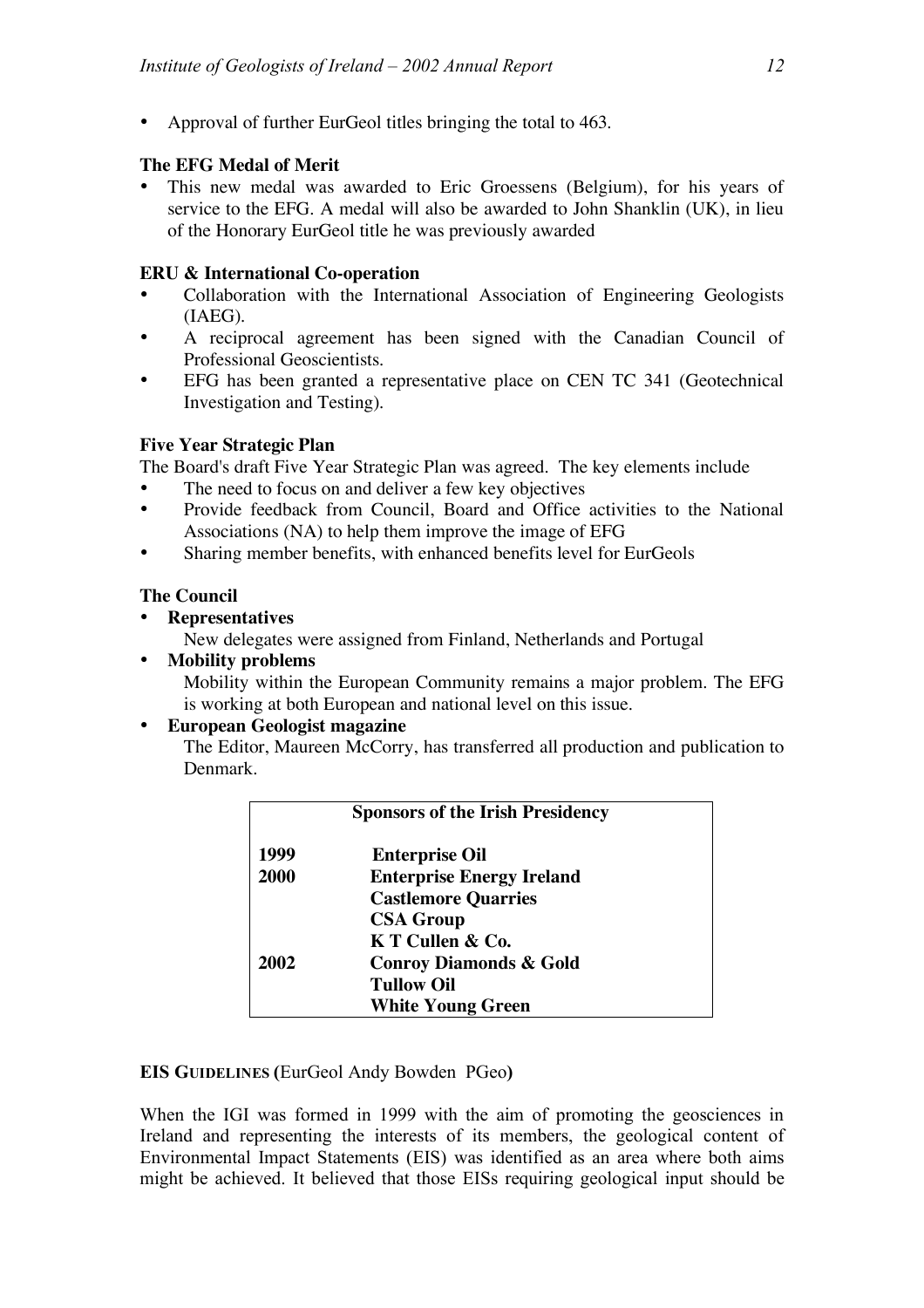regularised and preferably carried out by qualified geologists. To this end the IGI established a Working Group to develop guidelines that would serve to clarify and improve the geological content and quality of EISs as well as enhance the public confidence in geologists and the EIS.

The work of the Working Group was completed last year with the publication in September 2002 of "Geology in Environmental Impact Statements – a Guide". A Workshop Meeting is being planned on this subject in co-operation with the Environmental Protection Agency for June 2003.

The Working Group would like to take this opportunity of thanking all those many other people who contributed to the completion of the guide.

# **PROFESSIONAL QUALIFICATIONS** (EurGeol Peter O'Connor PGeo)

This working group was established in order to promote the recognition of Professional Qualifications for geoscientists in Ireland. The long-term objective of the Group is to devise a strategy for enhancing the role and status of geoscience through the activities of the IGI and the PGeo certification. This in turn will lead to improvements in the job and business opportunities for all professional geoscientists, and increase the attractiveness of geoscience as a career.

In line with the recommendations of the Working Group two meetings were held with the Director of the EPA in 2002 in order to discuss requirements for professional qualifications. Arising from these meetings the Environmental Protection Agency has confirmed that technical reports submitted to them should be signed-off by a relevant competent professional.

A meeting with the Minister for Communications, Marine and Natural Resources, John Browne T.D., took place in February 2003 in advance of the Conference on Land Use and Spatial Planning at which the objectives of the IGI were outlined. It is planned to build on this and similar contacts in order to promote the long-term objective of statutory recognition of the IGI as the certifying body for professional geoscientists in Ireland.

Circulation of the questionnaire to organisations that either directly employ geoscientists or that use geoscientific information planned for 2002 was delayed due to time constraints. The purpose of this questionnaire was to gather information on the attitude of these bodies to professional qualifications, and their use of geoscience information. It is planned to complete this task in early 2003.

# **PUBLIC AFFAIRS** (EurGeol Loreto Farrell PGeo)

The Public Affairs Committee continued to promote the IGI focussing on the wider community in which geologists seek recognition. This year's activities concentrated on promoting the Land Use and Spatial Planning Conference, which was held in Dublin Castle in February 2003.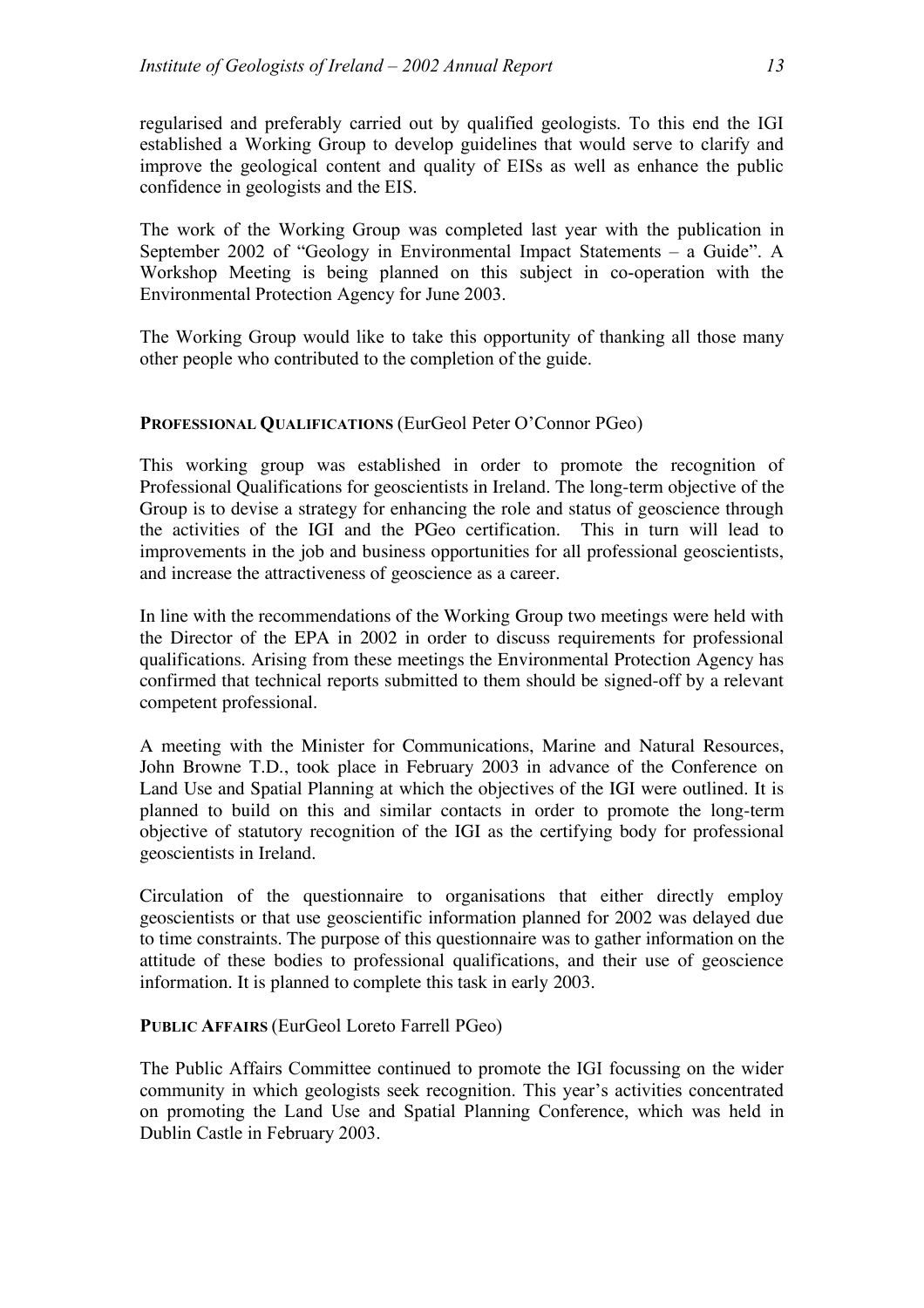Following the change of Government mid-2002 the IGI Membership Directories and Information Packages were forwarded to all relevant Ministers, Senators, Deputies and Opposition Spokespersons.

A CD-ROM containing promotional material, including Articles of Association, Code of Ethics, Codes and Guidelines, CPD policy etc. was produced and distributed at the Dublin Castle conference and at the Irish Geological Research in Belfast. Copies were also distributed to the Canadian Council of Professional Geoscientists and Canadian Securities Administrators during the Prospectors and Developers Convention in March 2003. Copies of the CD are available from the Secretary.

The display material continues to be updated and was utilised during the Irish Geological Research meeting and at the Dublin Conference.

#### **COMMUNICATIONS** (EurGeol Stephen Daly PGeo)

The second edition of the IGI newsletter was distributed to members in February 2003. It was edited by EurGeol Stephen Daly PGeo. It contains articles on Geological Communication, the GSI Seabed Survey, the Irish Presidency of the EFG and news from the European Federation of Geologists, Climate Change Research, CPD results for 2001, new Academic appointments in Ireland, Geology and the EIS process, as well as a diary of events, and a list of new books of interest to members.

Preparation of the second edition of the IGI Members Directory is well advanced. Corrections solicited from members have been compiled and advertisers are now being canvassed. It is hoped to have the new Guide printed in time for the AGM.

The IGI had a stand at the 46<sup>th</sup> Annual Irish Geological Research Meeting which was held at the Ulster Museum, Belfast on  $21^{st}$ - $23^{rd}$  February 2003. The meeting was attended by about 150 delegates most of whom visited the IGI stand where copies of IGI publications including a CD version of the IGI website and the newsletter were available. These items proved popular not only with the conference delegates but also with members of the public who also visited the stand during museum opening hours.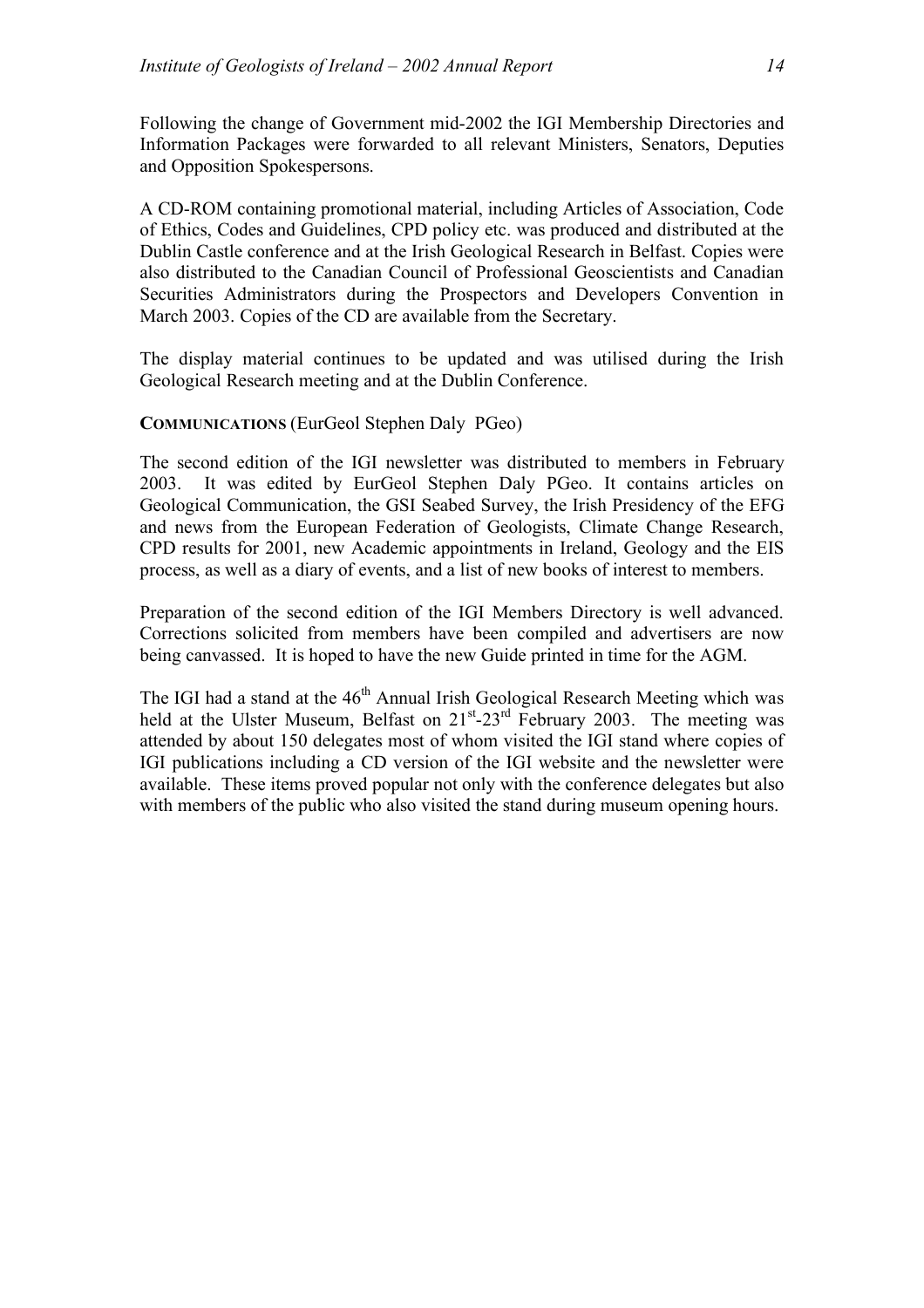# **IGI REPRESENTATIVE'S REPORTS**

# **GEOLOGICAL SURVEY CONSULTATIVE COMMITTEE (**EurGeol Teri Hayes PGeo**)**

The GSI consultative committee has contributed to the discussion on a number of issues.

The proposal for the Breifne Mountain Park in which the Geological Survey of Northern Ireland and the GSI are jointly involved was supported. This proposal has been accepted in principle by the Special EU Project Board. A number of queries are being addressed by the GSI and they are optimistic about a positive outcome.

The GSI Bill is expected to reach the Oireachtas in late 2003.

As part of the promotion of geology in schools the Committee supported the suggestion that a teaching video be provided to schools using funding from the hydrocarbon sector. Work is still needed to be undertaken to finalise teaching notes. Committee members recommended that the video should be expedited to target transition year pupils in the first instance.

The National Seabed Survey strategic document " Maximising value from the National Seabed Survey" was welcomed, as was the idea of producing a package of interesting data samples for teaching purposes. Planning has also commenced on a popular book on the National Seabed survey. The progress of the survey can be viewed on www.gsiseabed.ie.

The GSI Statement of Strategy 2003 –2005 was discussed in some detail. In concluding its discussion on the draft the Committee endorsed the strategy as an effective way of implementing the GSI goals in the next three years. They also adopted a motion stating "that the committee is seriously concerned that its key targets will not be achieved if the organisation's significant staffing issues, especially these relating to contract staff are not resolved in a timely way".

# **NATIONAL COMMITTEE FOR GEOLOGY (**EurGeol Julian Menuge PGeo**)**

The National Committee for Geology of the Royal Irish Academy (Chair: EurGeol Dr. Peadar McArdle PGeo, Secretary: EurGeol Dr. Julian Menuge PGeo) met three times in 2002.

# • **Conference on geological heritage**

About 230 delegates attended a very successful three day meeting in September in Dublin Castle entitled "Natural and Cultural Landscapes: the Geological Foundation". This Academy meeting was organised by the sub-committees of the National Committee for Geology and financially supported by the Geological Survey of Ireland and the Geological Survey of Northern Ireland. Draft declarations on geological heritage were agreed at the end of the meeting and the Proceedings will be published in 2003.

# • **Future of the National Committee for Geology**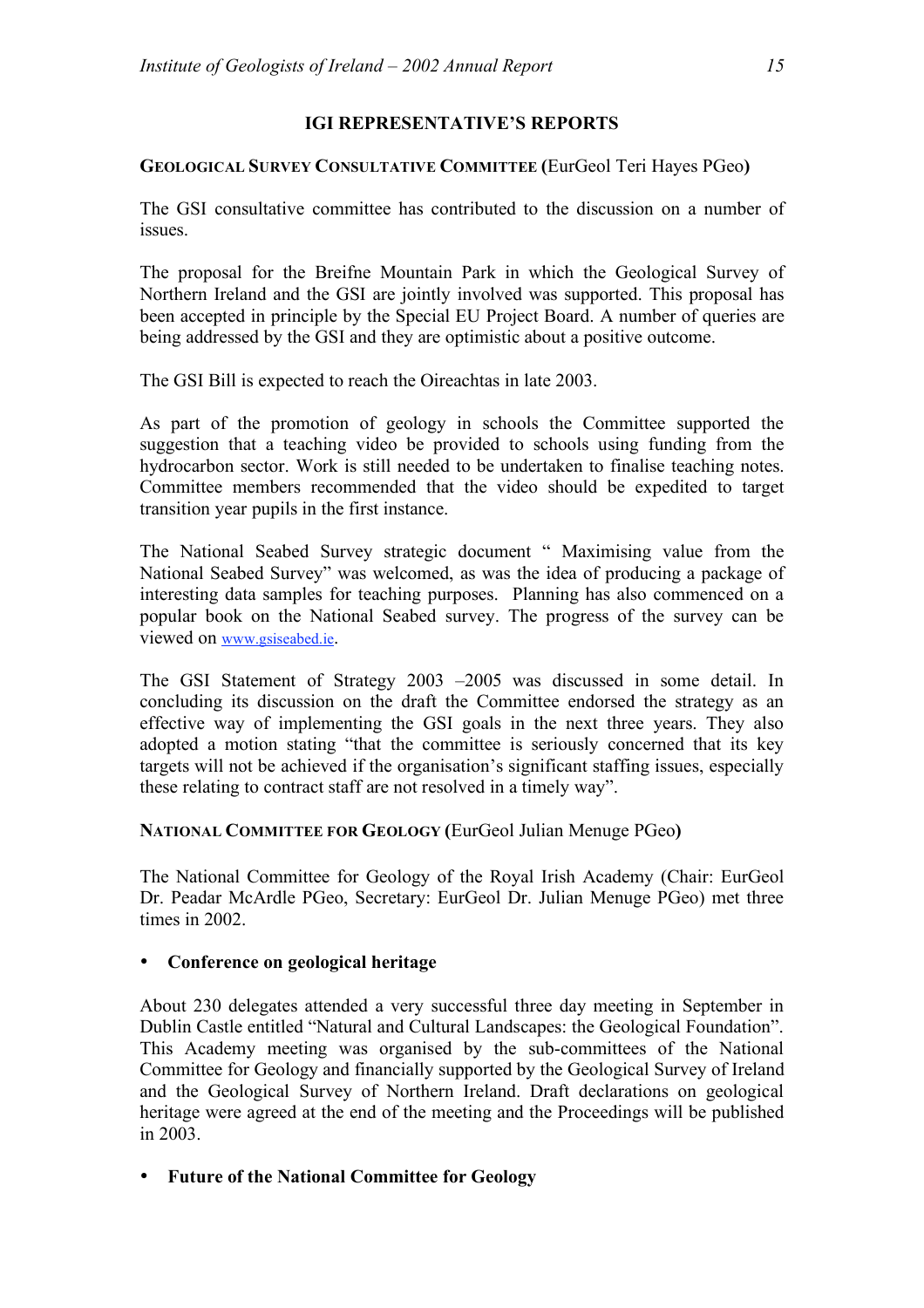In the context of the Academy's Strategic Review of its activities, the future of the National Committee for Geology was discussed. In particular the advantages and disadvantages of amalgamation of the Committee with one or more other national committees was debated. The current national committees all reach the end of their term at the end of 2003.

# • **International Union of Geological Sciences (IUGS)**

Professor Ed de Mulder, President of the IUGS addressed the Committee at its meeting on  $13<sup>th</sup>$  September 2002. He explained that an international review committee had produced a report in early 2000 entitled "International Earth Science in the 21<sup>st</sup> Century". Following from criticism contained therein of various aspects of the IUGS and of earth science worldwide in general, the IUGS had drawn up and begun to implement a Strategic Action Plan. In order to implement the report's 32 recommendations, eleven working groups had been created and about 90% of the recommendations had now been implemented. IUGS research initiatives would be more focussed, there would be greater publicity of IUGS activities and more input from national committees would be sought. Professor de Mulder also reported that the IUGS was promoting a UN-sponsored International Year of Planet Earth. This may run over three years  $(2004 - 2007)$  and will be designed to focus attention on the relevance of geological science to society.

# **On Behalf of the Board:**

Space 5

**Director:**

**Director:**

**Date: April 4th 2003.**

**AUDITOR'S REPORT The Institute of Geologists of Ireland Limited A Company Limited By Guarantee Financial Statements**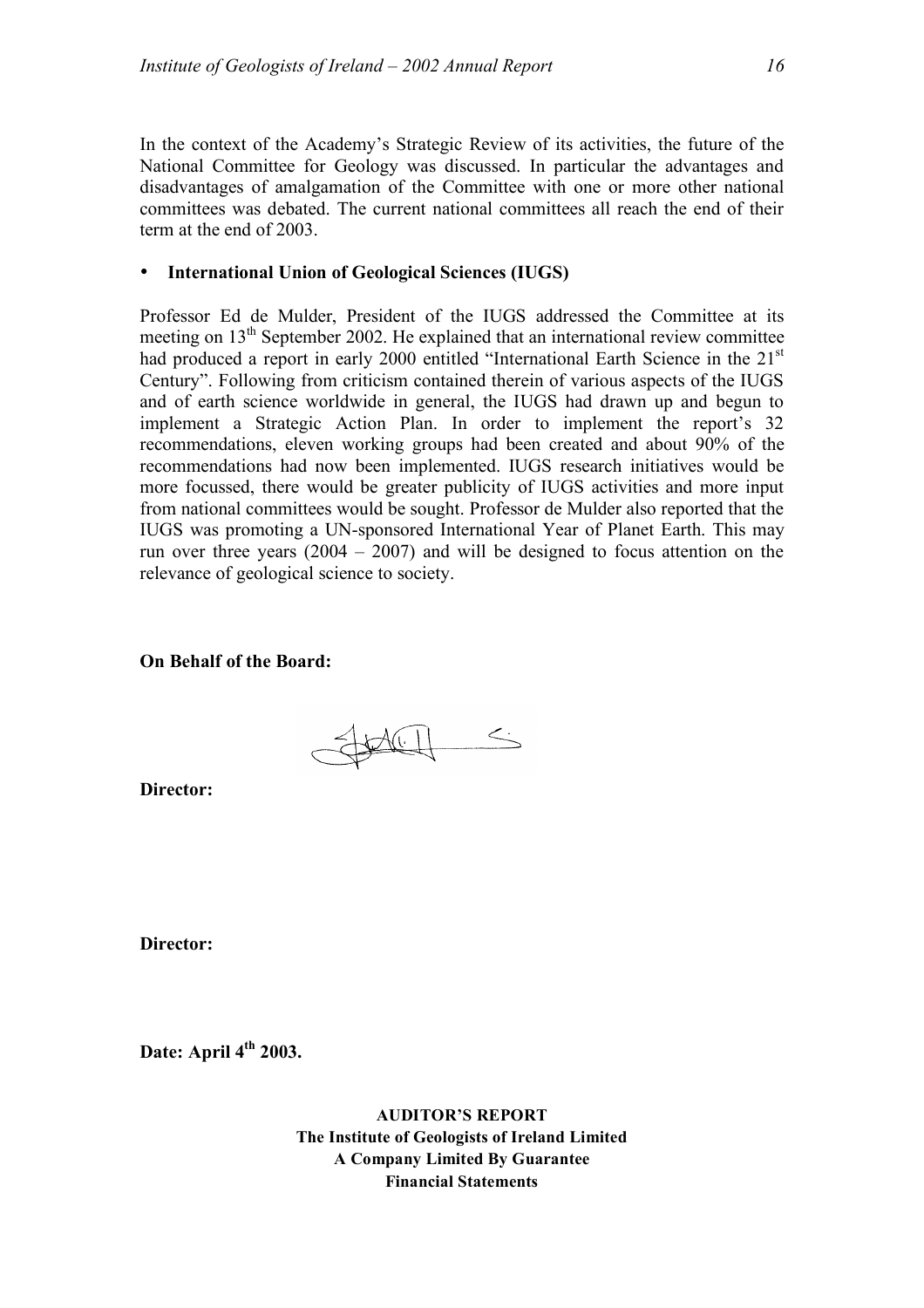#### **For The Year Ended 31st December 2002**

The directors present their report and the financial statements for the year ended 31st December 2002.

**Principal Activity:** The company was set up as a company Limited by Guarantee and not having a share capital. Its principal activity is to promote and advance the science of geology and its professional application in all disciplines and to facilitate the exchange of information and ideas in relation thereto.

**Review of the Business:** During the year the company have aimed to promote interest in the geoscientific professions and advance the science of geology, its practice, and that of the geosciences in Ireland.

**Results And Dividends:** The profit for the year after providing for depreciation and taxation amounted to  $\epsilon$  2,985 (2001 -  $\epsilon$  6,729). As the company does not have share capital no dividend to shareholders is payable.

**Post Balance Sheet Events:** No events occurred after the balance sheet date which would affect the financial statements

**Health and Safety of Employees:** The Safety, Health and Welfare Act 1989 imposes certain requirements on employers. The company is taking the necessary action to ensure compliance with the Act, including the adoption of a safety statement.

**Share Capital:** The company is Limited by Guarantee and does not have Share Capital.

**Going Concern:** The directors consider that the company has adequate resources to continue in operational existence for the foreseeable future. For this reason, they continue to adopt the going concern basis in preparing the financial statements.

**Auditors:** The auditors, Casey McGrath & Associates, have indicated their willingness to continue in office in accordance with the provisions of Section 160(2) of the Companies Act, 1963.

#### **On behalf of the Board:**

**Director:**

Juliel S

**Director:**

**Date: April 4th 2003**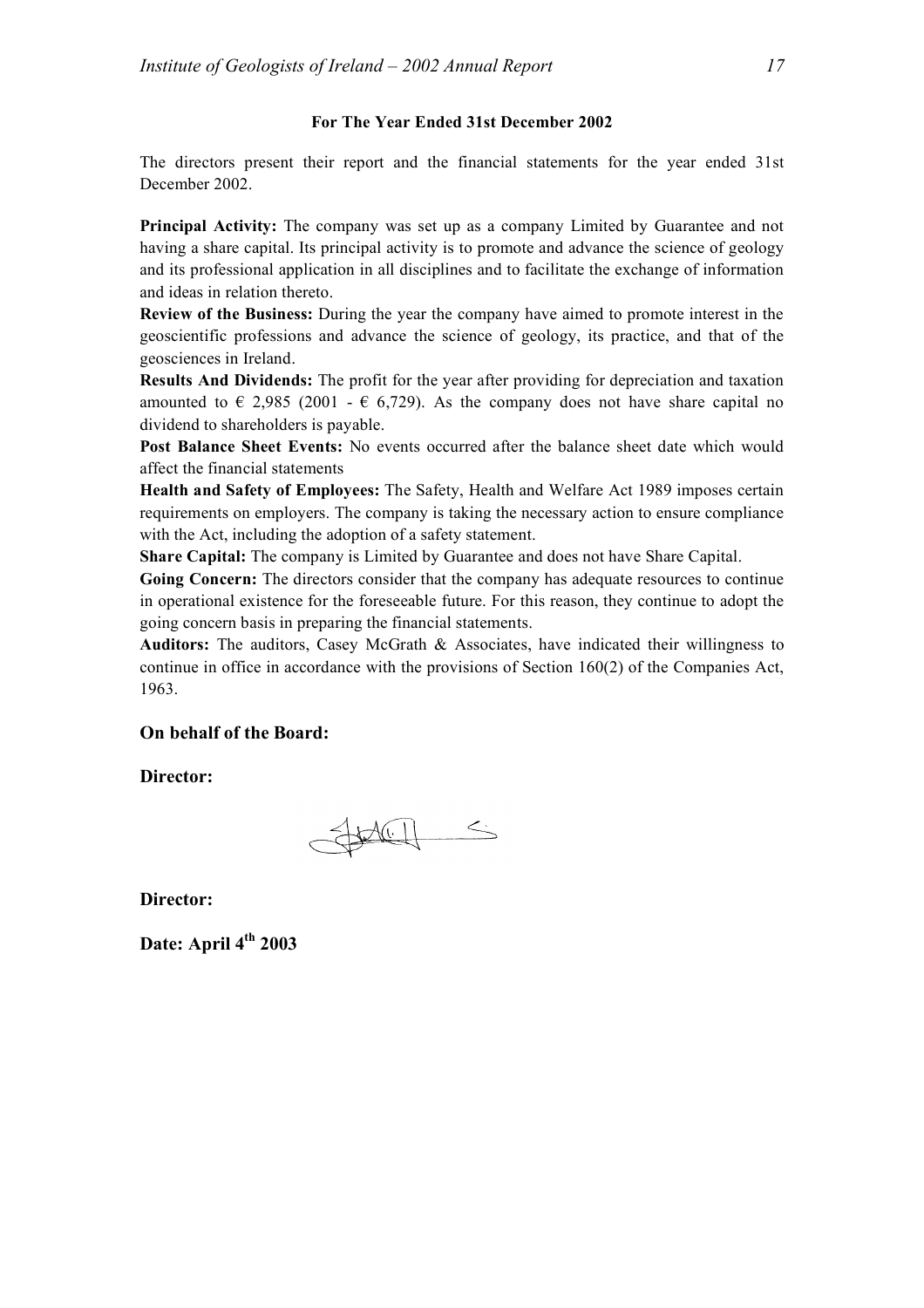#### **Directors' Responsibilities**

Company law requires the directors to prepare financial statements for each financial year which give a true and fair view of the state of the affairs of the company and of the profit or loss of the company for that year. In preparing these, the directors are required to:

- select suitable accounting policies and apply them consistently:
- make judgements and estimates that are reasonable and prudent;
- state whether applicable accounting standards have been followed, subject to any material departures disclosed and explained in the financial statements;
- prepare the financial statements on the going concern basis unless it is inappropriate to presume that the company will continue in business.

The directors are responsible for keeping proper accounting records which disclose with reasonable accuracy at any time the financial position of the company and to enable them to ensure that the financial statements comply with the Companies Acts 1963 to 2001. They are also responsible for safeguarding the assets of the company and hence for taking reasonable steps for the prevention and detection of fraud and other irregularities.

#### **On behalf of the Board:**

#### **Director:**



#### **Director:**

### **Date: April 4th 2003**

We have audited the financial statements on pages 19 to 23 which have been prepared under the historical cost convention and the accounting policies set out on page 21.

#### **Respective responsibilities of directors and auditors**

The Directors' responsibilities for preparing the financial statements in accordance with applicable law and Irish Accounting Standards are set out in the Statement of Directors' Responsibilities on page 17.

Our responsibilities, as independent auditors, are established in Ireland by statute, the Auditing Practices Board and our profession's ethical guidance.

We report to you our opinion as to whether the financial statements give a true and fair view and are properly prepared in accordance with the Companies Acts 1963 to 2001. We state whether we have obtained all the information and explanations necessary for the purposes of our audit and whether the company's balance sheet is in agreement with the books of account.

We also report to you our opinion as to:

- whether the Company has kept proper books of account;
- whether the directors's report is consistent with the accounts; and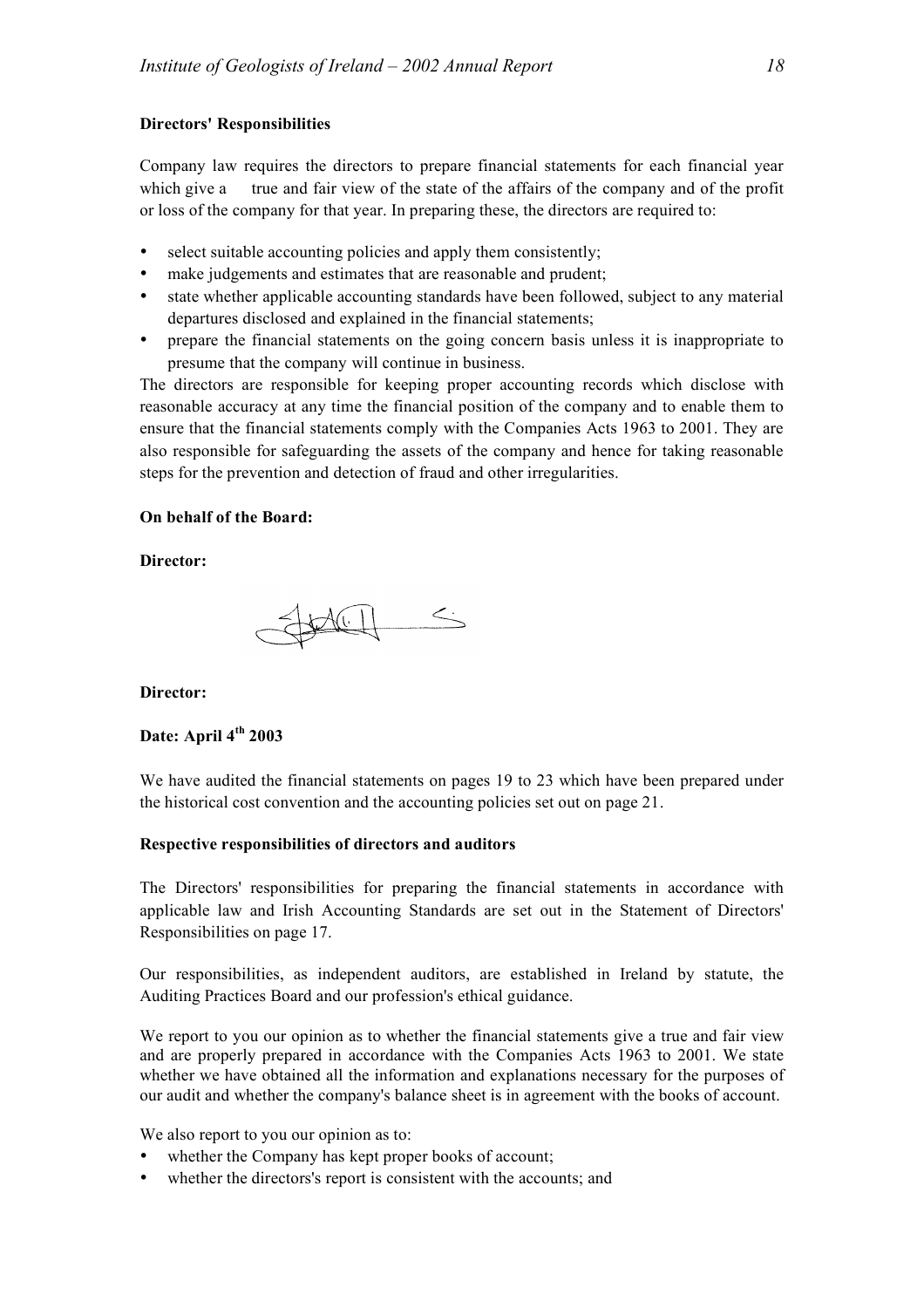• whether at the balance sheet date there existed a financial situation which may require the Company to convene an extraordinary general meeting; such a financial situation may exist if the net assets of the Company, as stated in the Company balance sheet, are not more than half of its called up share capital.

We report to the members if, in our opinion, any information specified by law regarding directors remuneration and directors' transactions is not given and, where practicable, include such information in our report.

We read the other information contained in the financial statements and consider the implications for our report if we become aware of any apparent misstatements or material inconsistencies with the financial statements.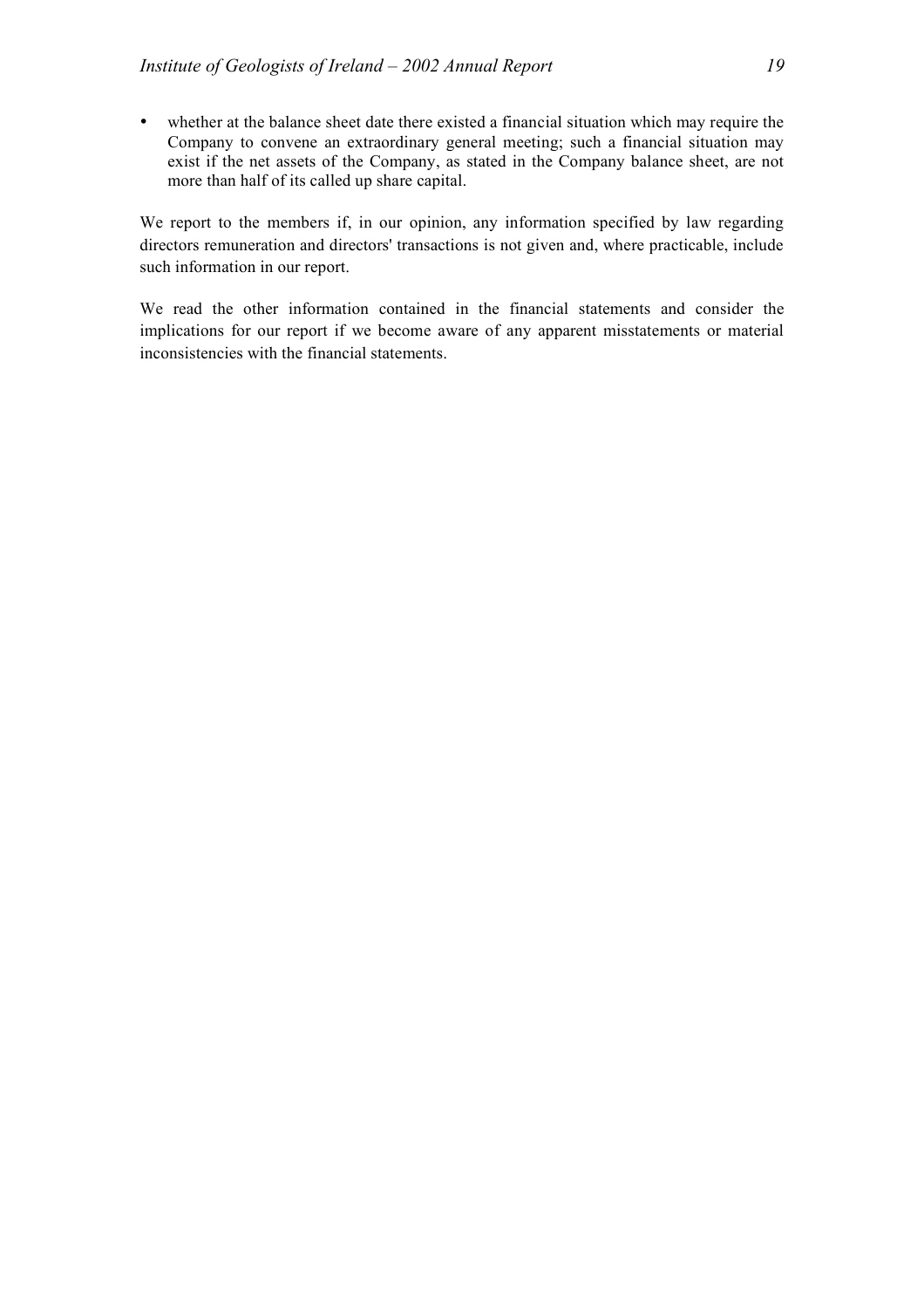#### **Basis of opinion**

We conducted our audit in accordance with Auditing Standards issued by the Auditing Practices Board. An audit includes examination, on a test basis, of evidence relevant to the amounts and disclosures in the financial statements. It also includes an assessment of the significant estimates and judgements made by the directors in the preparation of the financial statements, and whether the accounting policies are appropriate to the company's circumstances, consistently applied and adequately disclosed.

We planned and performed our audit so as to obtain all the information and explanations which we considered necessary in order to provide us with sufficient evidence to give reasonable assurance that the financial statements are free from material misstatement, whether caused by fraud or other irregularity or error.

In forming our opinion we also evaluated the overall adequacy of the presentation of information in the financial statements.

#### **Opinion**

In our opinion the financial statements give a true and fair view of the state of the affairs of the Company at 31st December 2002 and of its profits for the year then ended and have been properly prepared in accordance with the Companies Acts 1963 to 2001.

We have obtained all the information and explanations we consider necessary for the purposes of our audit. In our opinion proper books of account have been kept by the company. The financial statements are in agreement with the books of account.

In our opinion the information given in the directors report on pages 16 is consistent with the financial statements.

**Casey McGrath & Associates, Chartered Certified Accountants and Registered Auditors, 14 Upper Fitzwilliam Street, Dublin 2.**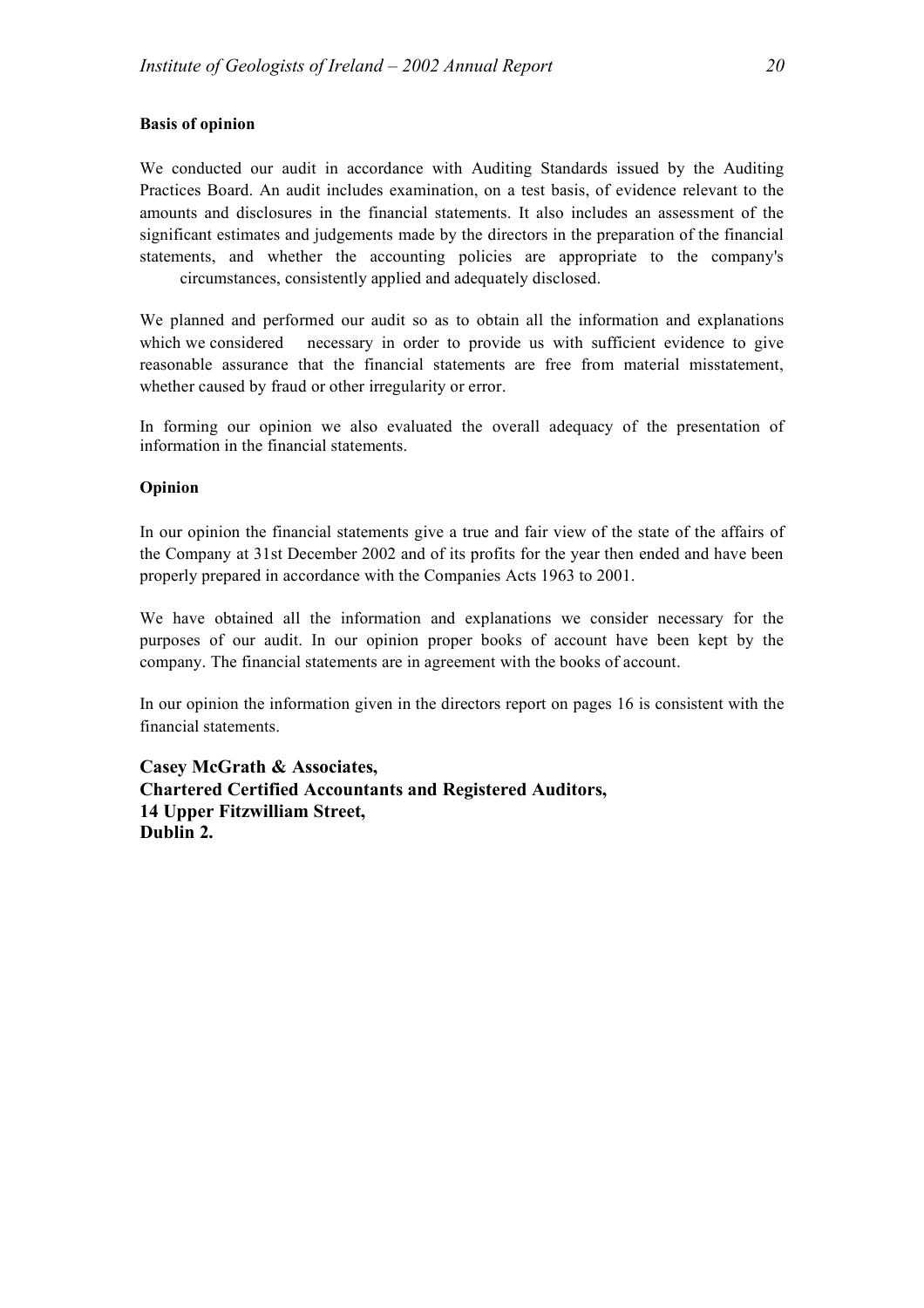# **Profit and Loss Account For The Year Ended 31st December 2002**

|                                        |              |              | <b>Continuing operations</b> |               |
|----------------------------------------|--------------|--------------|------------------------------|---------------|
|                                        |              |              | 2002                         | 2001          |
|                                        | <b>Notes</b> | Appendix     | €                            | €             |
| Income                                 | 1            | $\mathbf{I}$ | 24,207 26,031                |               |
| Administrative expenses                |              | $\mathbf I$  | (21, 633) (19, 302)          |               |
| <b>Operating profit</b>                | 2            |              | 2,574                        | 6,729         |
| Interest receivable and similar income |              |              | 411                          |               |
| Retained profit for the year           |              |              | 2,985                        | 6,729         |
| Retained profit brought forward        |              |              | 23,657                       | 16,928        |
|                                        |              |              |                              |               |
| Retained profit carried forward        |              |              |                              | 26,642 23,657 |

There are no recognised gains or losses other than the profit or loss for the above two financial years.

# **On behalf of the Board:**

SHACIL S

**Director:**

**Director:**

**Date: April 4th 2003**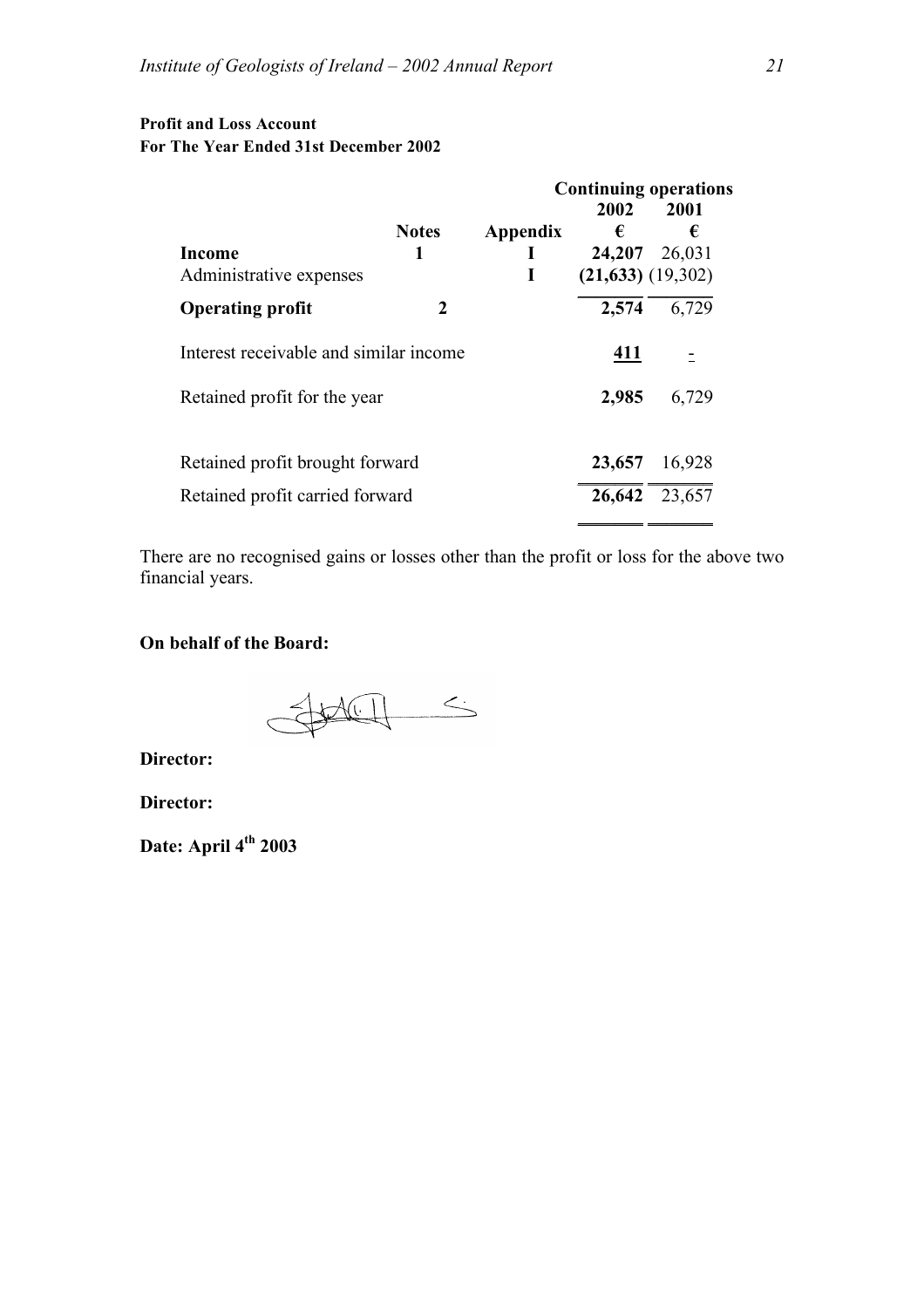# **Balance Sheet**

# **As at December 31st 2002**

|                                              |              | 2002    | 2001    |
|----------------------------------------------|--------------|---------|---------|
|                                              | <b>Notes</b> | €       | €       |
| <b>Current Assets</b>                        |              |         |         |
| <b>Debtors</b>                               | 3            | 4,935   | 488     |
| Cash at bank and in hand                     |              | 29,382  | 29,466  |
|                                              |              | 34,317  | 29,954  |
| <b>Creditors:</b>                            |              |         |         |
| Amounts falling due within one year          | 4            | (7,675) | (6,297) |
| <b>Net Current Assets</b>                    |              | 26,642  | 23,657  |
| <b>Total Assets Less Current Liabilities</b> |              | 26,642  | 23,657  |
| <b>Profit and Loss account</b>               | 5            | 26,642  | 23,657  |

# **On Behalf of the Board:**

SHELL S  $\overline{C}$ 

**Director:**

**Director:**

**Date: April 4th 2003**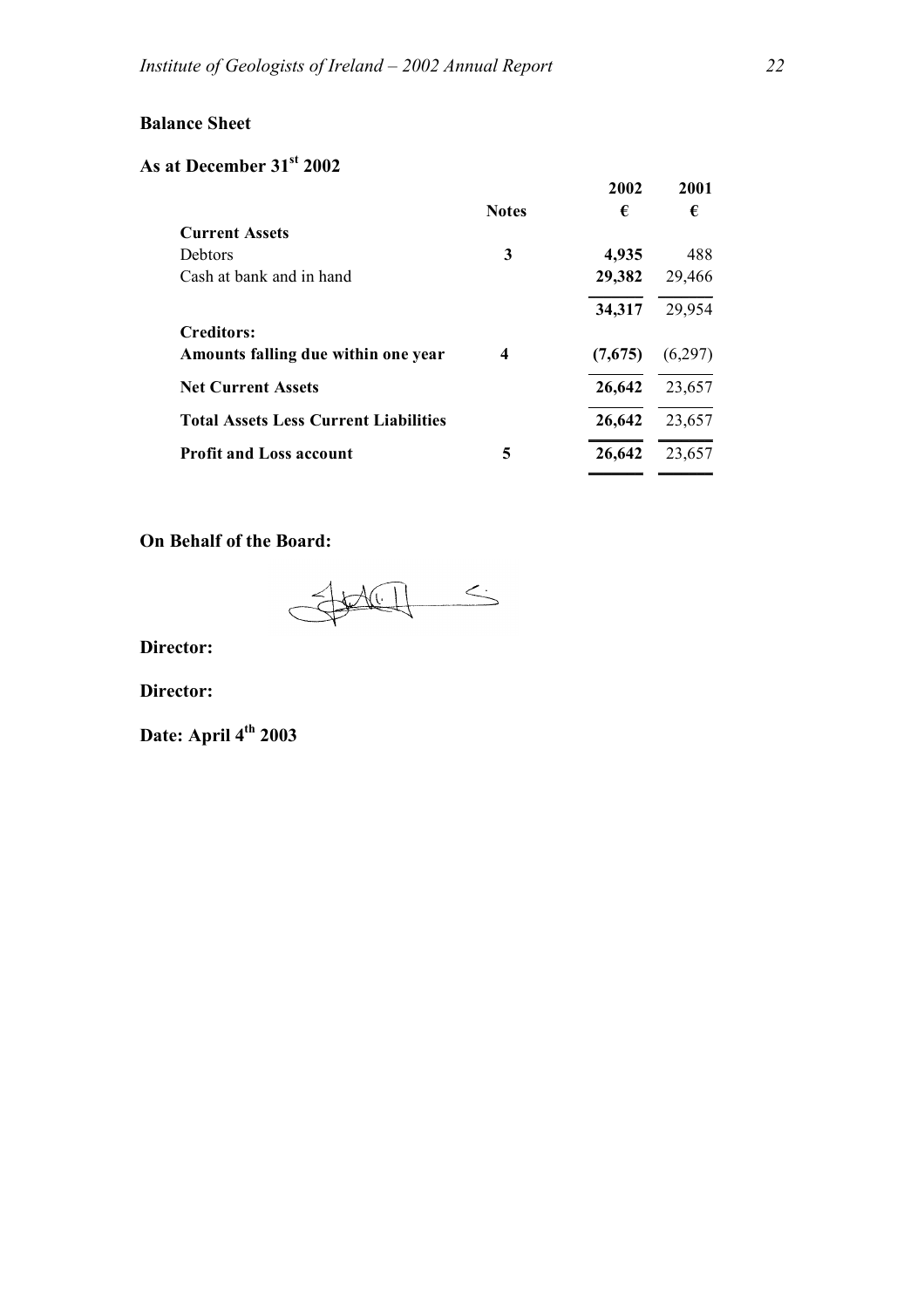# **Notes on and forming part of the Financial Statements**

#### **For the Year Ended 31st December 2002**

#### **1. Accounting Policies**

#### **1.1. Accounting convention**

The financial statements are prepared under the historical cost convention.

The company has taken advantage of the exemption in FRS1 from the requirement to produce a cash flow statement because it is a small company.

The company has consistently applied all relevant accounting standards.

# **1.2. Reporting Currency**

The financial statements are expressed in Euro  $(\epsilon)$ .

# **1.3. Reporting Convention**

Because the company is not considered to be carrying on a trade it is not permitted to register for Value Added Tax. All figures included in the financial statements are therefore VAT inclusive.

#### **1.4. Deferred Expenditure**

All expenditure is written off to the profit and loss account in the period in which the expenditure is incurred. No expenditure is deferred to future accounting periods.

#### **1.5. Subscriptions**

Membership subscriptions are accounted for on a cash receipts basis.

#### **1.6. Sales Income**

Sales income represents the total invoice value, including value-added tax. The company is not VAT registered

#### **1.7. Taxation**

On the 5th December 2001 The Institute of Geologists of Ireland Limited was granted Charitable Status by the Revenue Commissioners and as a result the activities of the Institute are not chargeable to Corporation Tax.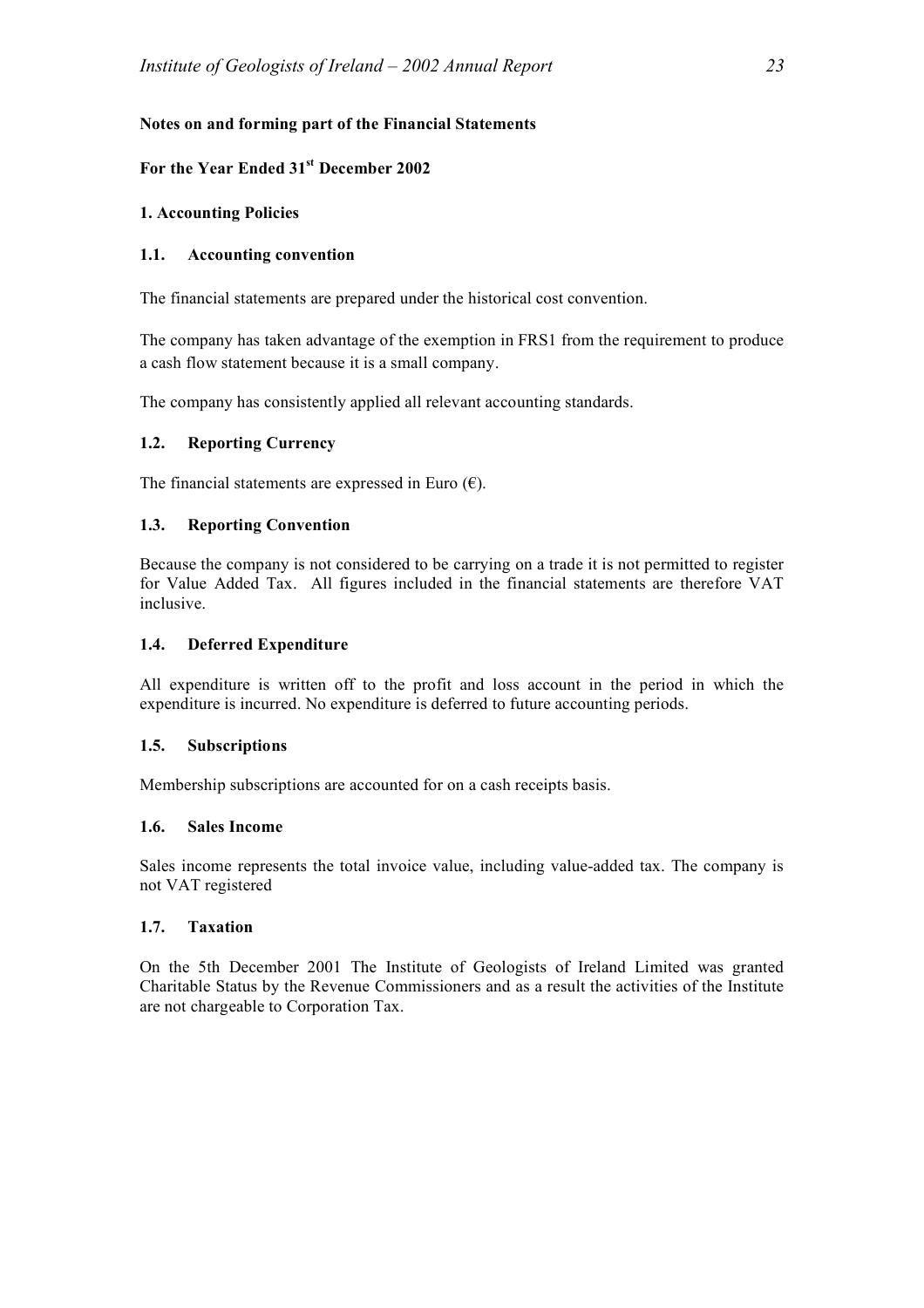| 2. | <b>Operating profit</b>                    | 2002<br>€ | 2001<br>€ |
|----|--------------------------------------------|-----------|-----------|
|    | Operating profit is stated after charging: |           |           |
|    | Auditors' remuneration                     | 1,349     | 1,371     |
|    |                                            |           |           |
| 3. | <b>Debtors</b>                             | 2002      | 2001      |
|    |                                            |           |           |
|    | Other debtors                              | 11        | 11        |
|    | Prepayments                                | 4,924     | 477       |
|    |                                            | 4,935     | 488       |
|    |                                            |           |           |
| 4. | <b>Creditors: (amounts falling due</b>     | 2002      | 2001      |
|    | within one year)                           | €         | €         |
|    | Accruals                                   | 7,675     | 6,297     |
|    |                                            |           |           |
| 5. | <b>Profit and Loss Account</b>             |           |           |
|    |                                            | 2002      | 2001      |
|    |                                            | €         | €         |
|    | Balance at start of year                   | 23,657    | 16,928    |
|    | Retained profit for the year               | 2,985     | 6,729     |
|    |                                            | 26,642    | 23,657    |
|    |                                            |           |           |

# **6. Ultimate controlling party**

The ultimate controlling party of The Institute of Geologists of Ireland are the members of the organisation.

# **7. Approval of financial statements**

The financial statements were approved by the Board on March 20th 2003.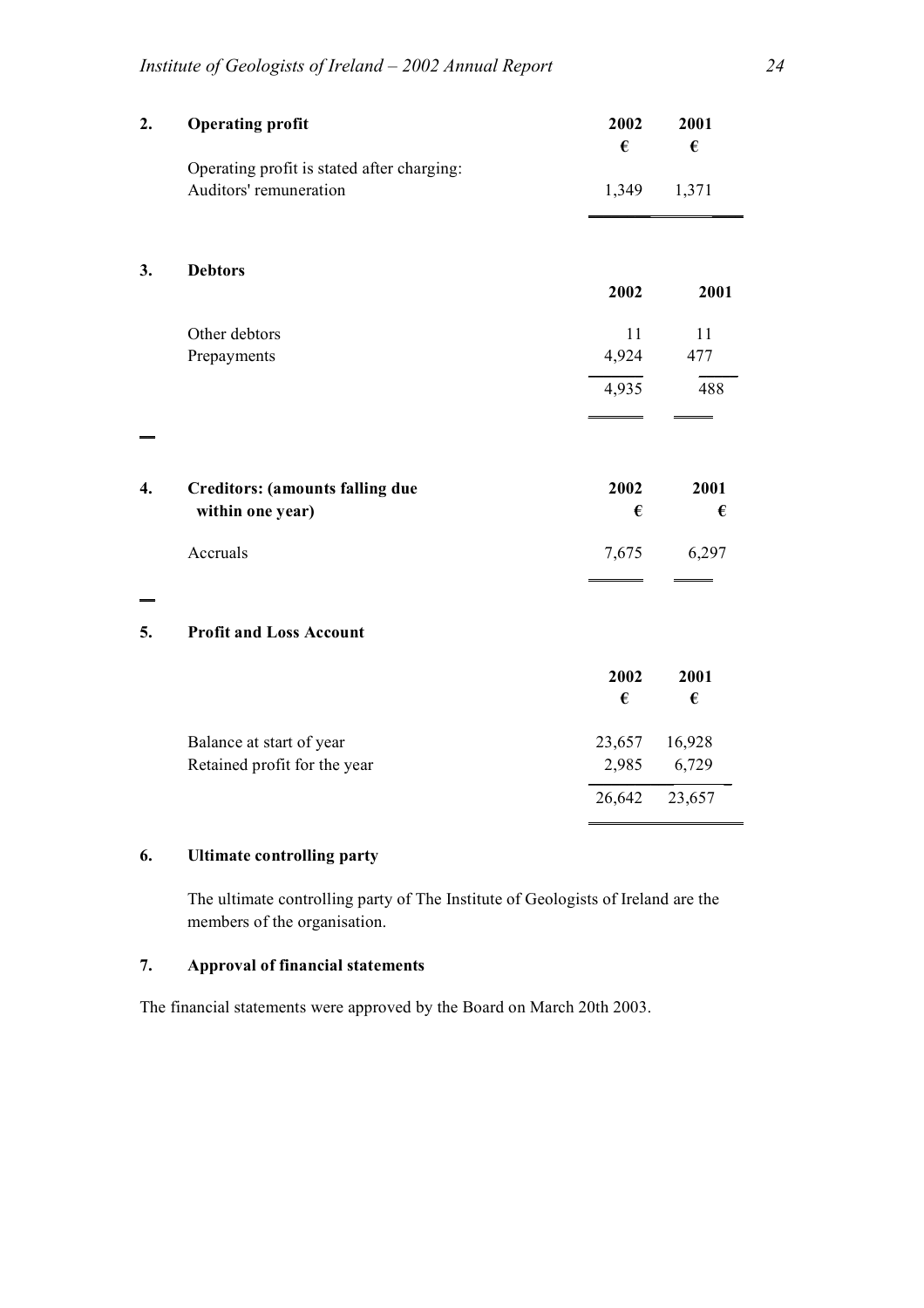# **APPENDIX I :**

|                                                                                  | 2002<br>€    | 2001<br>€    |
|----------------------------------------------------------------------------------|--------------|--------------|
|                                                                                  |              |              |
| Income                                                                           |              |              |
| Professional Member Subscription & Application Fee<br>Membership Application Fee | 15,431<br>50 | 12,380       |
| Membership                                                                       | 155          |              |
|                                                                                  |              |              |
| Sponsorship                                                                      | 4,254        | 5,523        |
| Euro Geol Member Subscription & Application Fees                                 | 945          | 1,133        |
| Courses                                                                          | 2,350        |              |
|                                                                                  |              |              |
| Advertising                                                                      | 522          | 1,732        |
| European Federation of Geologists Presidency                                     | 500          | 5,079        |
| Other income                                                                     |              | 184          |
|                                                                                  | 24,207       | 26,031       |
|                                                                                  |              |              |
|                                                                                  |              |              |
| <b>Administrative expenses</b>                                                   |              |              |
| European Federation of Geologists Presidency                                     | 1,000        | 5,079        |
| Wages and salaries                                                               | 7,121        |              |
| Promotional material                                                             | 2,893        | 1,099        |
| Continuous Professional Development (CPD)                                        | 65           | 178          |
| Courses                                                                          | 1,297        |              |
| Furnishings                                                                      | (280)        | 280          |
| Mail and Secretarial                                                             | 2,591        | 1,792        |
| Publications and Printing                                                        | 1,498        | 3,352        |
| Computer costs                                                                   | 1,273        | 1,280        |
| EFG – delegate expenses                                                          | 195          | 1,587        |
| $EFG - Affiliation & Subscripts$                                                 | 1,728        | 1,226        |
| Audit<br><b>Bank</b> charges                                                     | 1,349<br>258 | 1,371<br>294 |
| Office supplies & General expenses                                               | 645          | 1,764        |
|                                                                                  |              |              |
|                                                                                  | 21,633       | 19,302       |